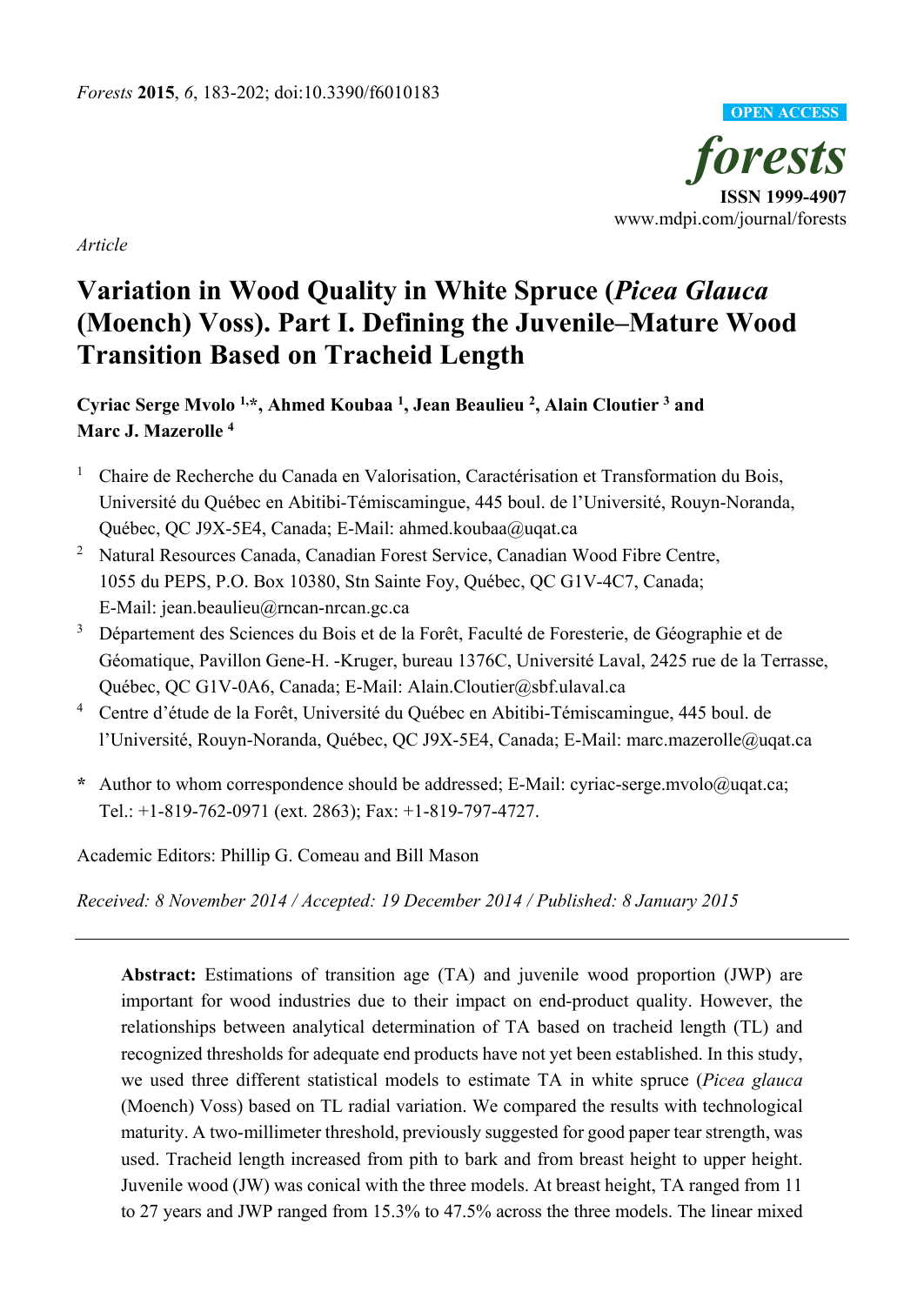model produced more conservative estimates than the maximum-quadratic-linear  $(M_0_0 L)$ model. Both the linear mixed model and the M\_Q\_L model produced more conservative TA estimates than the piecewise model. TA estimates by the MIXED model, and to a lesser extent by the M\_O\_L model, were equivalent to those for real mature wood, whereas TA estimates by the piecewise model were considerably lower, falling into the transition wood area.

**Keywords:** Transition age; tracheid length; nonlinear regression; linear regression; juvenile wood proportion; juvenile wood shape

### **1. Introduction**

White spruce (*Picea glauca* (Moench) Voss) is widely distributed across North America. Its territory extends from Newfoundland, Labrador, and northern Quebec in the east to west across Canada along the northern tree limit to northwestern Alaska and south to southwestern Alaska, southern British Columbia, southern Alberta, northwestern and southeastern Manitoba, central Minnesota, central Michigan, southern Ontario, northern New York, and Maine [1]. The wood is valuable for both lumber and pulpwood, and is therefore of vital economic importance. In eastern Canada, substantial artificial regeneration programs as well as tree improvement research and breeding programs have targeted this species. Large-scale reforestation with fast-growing genotypes is likely to shorten rotations in the near future, which may produce an increase in the proportion of juvenile wood (JW; all acronyms used in this text are listed in Table 1), characterized by progressive changes in fiber and wood properties [2]. Compared to mature wood (MW), JW is composed of smaller, shorter tracheids with thinner walls, larger microfibril angles, larger spiral grain angles, lower tangential and higher longitudinal shrinkage, lower holocellulose and alpha cellulose content, higher lignin and hemicellulose content, and lower strength properties [3]. All these characteristics cause problems, including drying issues, warping, and low stiffness, which reduce the utility of JW, especially for the solid wood industry [3,4].

| Acronym       | <b>Description</b>                         |
|---------------|--------------------------------------------|
| <b>BA</b>     | Basal area                                 |
| CA.           | Cambial age                                |
| JW            | Juvenile wood                              |
| <b>JWP</b>    | Juvenile wood proportion                   |
| <b>JWV</b>    | Juvenile wood volume                       |
| JWR $(JWR_h)$ | Juvenile wood radius (at a given height h) |
| M Q L         | Maximum-quadratic-linear                   |
| <b>MW</b>     | Mature wood                                |
| RMSE          | Root-mean-squared error                    |
| <b>TA</b>     | Transition age                             |
| TL            | Average ring tracheid length               |
|               | Wood quality attributes                    |

| <b>Table 1.</b> Acronyms used in the text and their descriptions. |  |  |  |
|-------------------------------------------------------------------|--|--|--|
|-------------------------------------------------------------------|--|--|--|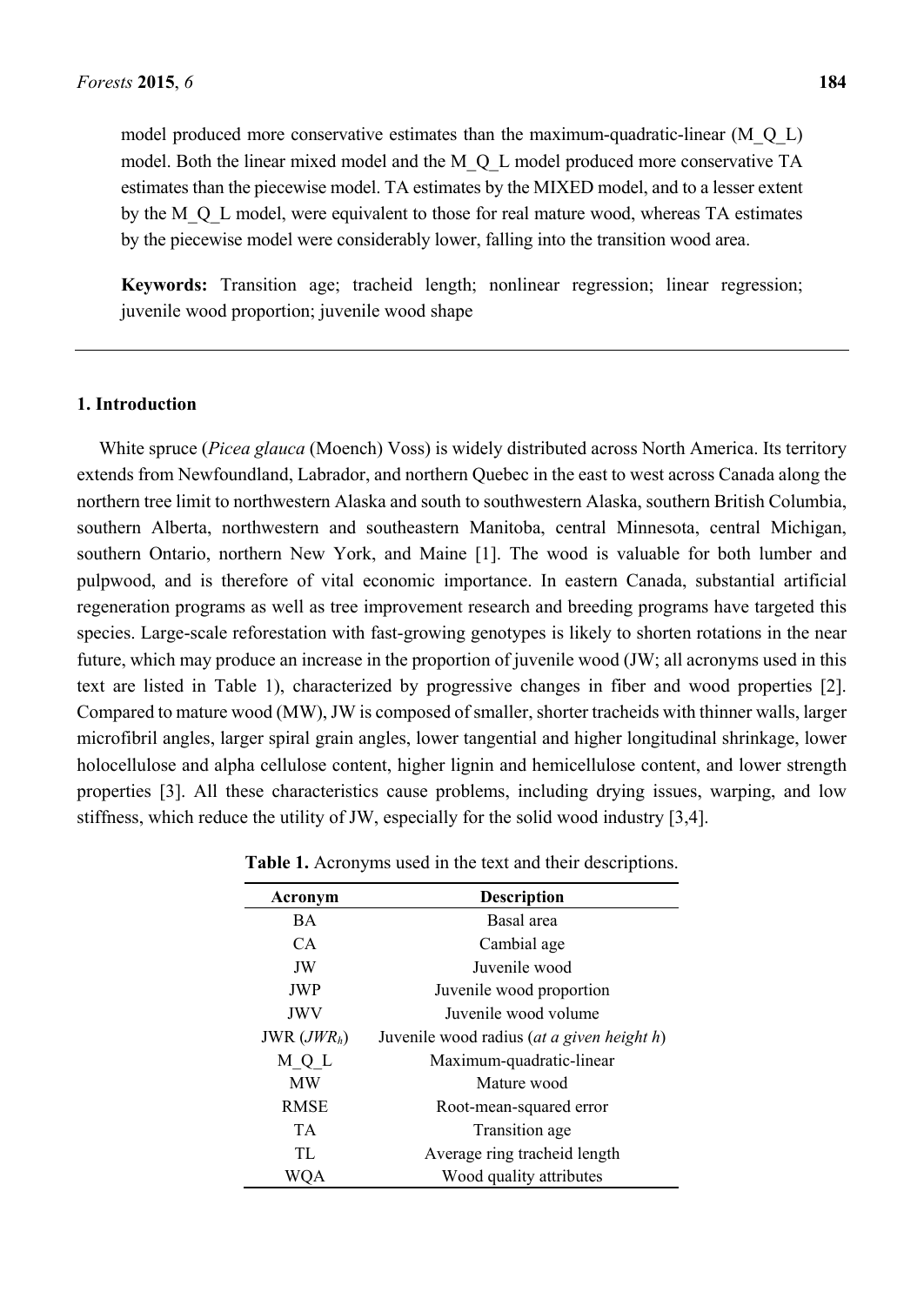JW is formed under the strong regulatory influence of the active living crown, where growth hormones, particularly indole-3-acetic acid (IAA, auxin), are synthesized [5]. Therefore, trees with a deep crown as well as the top of all trees are generally assumed to be composed entirely of JW [6,7]. The first step in characterizing JW is to determine the transition age (TA) from JW to MW. The radial variation patterns of several wood quality attributes (WQA) have been used to distinguish between JW and MW [3]. However, the estimated TA for a given species depends on the WQA and the analytical method [8,9]. Thus, TA varies with WQA and the estimation method. For conifers, reported TA ranges from cambial age (CA) 10 to 20 years [3]. From an industrial standpoint, TA estimates are useful for determining the appropriate timing for harvesting to ensure optimum processing and end-product quality.

Pith-to-bark variation profiles in WQA such as ring density, fiber length, fibril angle, longitudinal shrinkage, ring width, and latewood proportion are generally described in terms of JW and MW zones, and are used to estimate TA. However, as mentioned above, the estimated TA varies with WQA [10–13] and the analytical method [8,9]. In addition, for a given species, TA varies with tree height [14,15] and across locations [16].

Several methods to estimate TA have been proposed, including visual examination of pith-to-bark profiles over the tree age [17], mathematical approaches such as the Gompertz function [11], and segmented regression techniques [10,18–21]. Other methods include curve-fitting routines that produce a unique polynomial model from each pith-to-bark profile (e.g., [13,22]). Iterative and constrained solutions have also been used to determine the JW–MW demarcation in loblolly pine trees [21]. Visual estimation is a simple and commonly used method to estimate TA [23] and to verify [8] the results of other analytical procedures, but it has the drawbacks of arbitrariness and lack of scientific reliability. Segmented models provide more reliable scientific results, but they do not account for the autocorrelation in successive growth rings [17,19]. Polynomial regressions generally provide a good fit to many WQA, and they can address autocorrelation with a mixed model [13]. However, they provide a simplistic approximation that lacks biological significance.

For conifers, the estimated TA is generally similar across methods, usually varying from CA 10 to 20 years, which has been proposed as reasonable for this range [3]. Only a few studies [8,9,24] have compared analytical methods for determining TA, shedding light on analytical estimates of maturity with a given WQA using certain mathematical models. However, as the end user of the timber supply, the wood industry must understand that maturation is not just a given age determined by a given function: in more practical terms, it is the age at which the supply becomes technologically mature, or qualitatively compatible with the envisioned end product.

Problems in interpreting biological patterns as well as the multiplicity of TA models can generate confusion. To respond to these issues, Cown [25] proposed basing TA estimation on technological thresholds for WQA. One such threshold has been used for wood density [25], a property closely related to solid wood physical and mechanical properties and fiber product yield. Tracheid length (TL) is an important WQA for paper products because it has a significant impact on the quality of pulp and paper and fiber-based products such as wood-plastic composites and fiberboards. In addition, the TL radial pattern of variation clearly defines the JW and MW zones. A TL threshold could be useful for both optimizing fiber product properties and for determining the JW–MW demarcation. However, because TL requirements change with the end product, it is difficult to define these thresholds in raw material. A two millimeter threshold has been suggested [26–28] for good paper tear strength, but this would require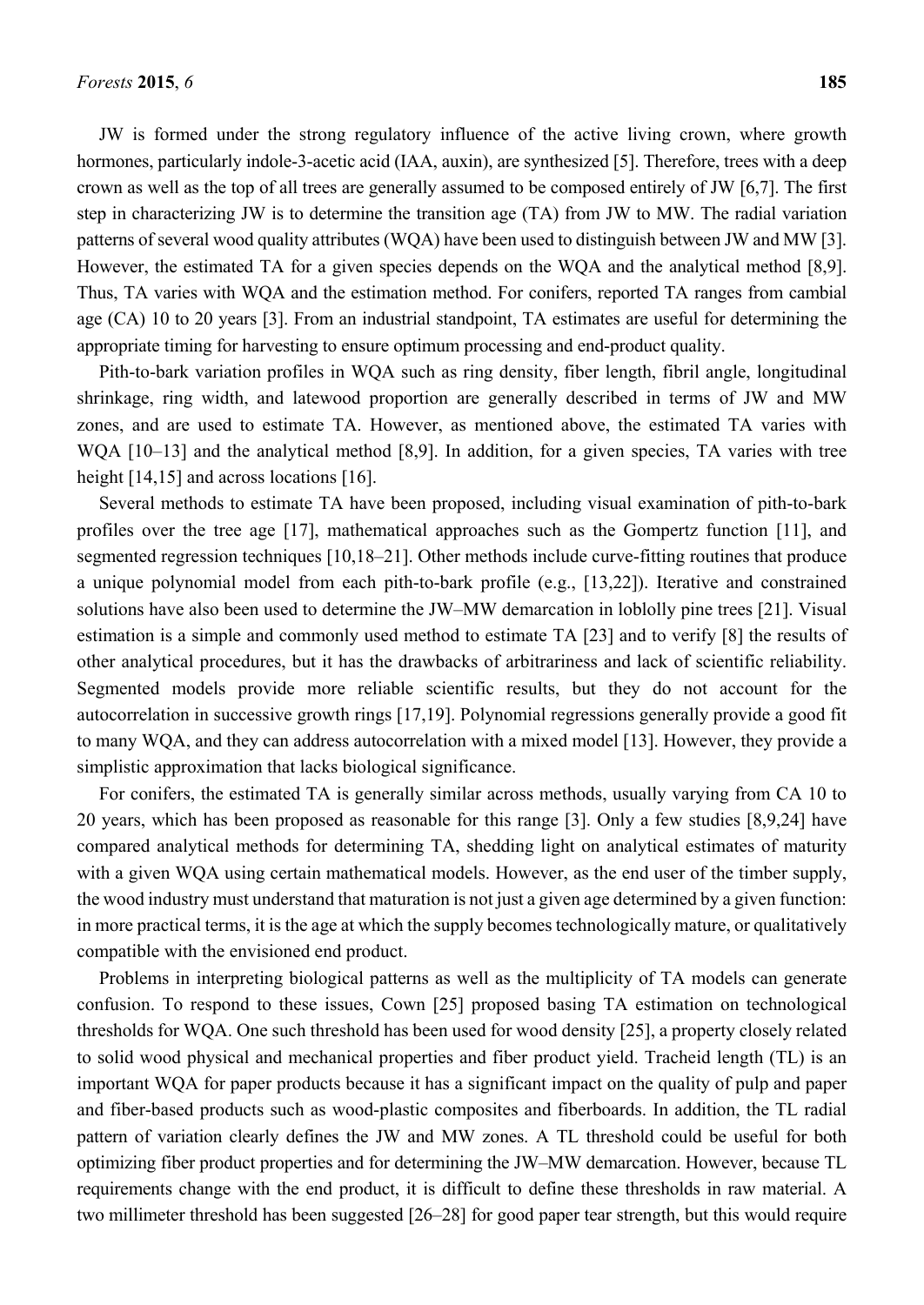much longer tracheids in the raw material, as the length diminishes drastically during pulping. A reduction rate ranging from 8% to 45%, depending on the pulp refining method, was reported for black spruce (*Picea mariana* (Mill.) B.S.P) thermomechanical pulp [29]. Although JW can be acceptable or even preferable for writing paper, tissue, and newsprint [30], it is unsuitable for paper that requires high tear strength, and its proportion must be carefully controlled in both Kraft [31] and high-yield [31] pulping.

Previous studies have determined TA with two or more models, using maximum ring density and ring area [24], microfibril angle [8], and modulus of elasticity [9]. However, no study to date has compared the analytical results of TA obtained with TL. Although TA can be reliably estimated using most WQA, the use of TL provides certain advantages. TL radial variation is more consistent and less sensitive to growth rate variation than other WQA, such as specific gravity [32]. On the other hand, measuring TL is time-consuming and expensive [33]. The available data on estimated TA using TL for various species are presented in Table 2.

The objective of this study was to estimate tracheid length (TL) juvenile wood (JW) to mature wood (MW) transition age (TA) and the JW proportion (JWP) in white spruce (*Picea glauca* (Moench) Voss) using three different approaches.

| <b>Main Transition</b><br><b>Method</b> | <b>Transition Age</b><br>Value (Years) | <b>Species</b> | <b>Source</b>                                            |
|-----------------------------------------|----------------------------------------|----------------|----------------------------------------------------------|
|                                         |                                        |                |                                                          |
| Piecewise                               | 18                                     | Lodgepole pine | Mansfield, <i>et al.</i> [34]                            |
| Piecewise                               | 14                                     | Jack pine      | Fujiwaraand Yang [35]                                    |
| Piecewise                               | 20                                     | Balsam fir     | Fujiwaraand Yang [35]                                    |
| Piecewise                               | $12 - 19$                              | White spruce   | Fujiwaraand Yang [35], Yang [36]                         |
| Piecewise                               | $11 - 21$                              | Black spruce   | Fujiwaraand Yang [35], Yang [36], Yangand Hazenberg [37] |
| Piecewise                               | $10 - 18$                              | Loblolly pine  | Bendtsenand Senft [4], Loo, Tauerand McNew [10]          |
| Visual                                  | $16 - 18$                              | Scots pine     | Fries, Ericssonand Morling [33]                          |
| Visual                                  | $18 - 20$                              | Norway spruce  | Kučera [15]                                              |
| Visual                                  | 15                                     | Douglas-fir    | Ericksonand Harrison [38]                                |

# **Table 2.** Reported transition age (TA) with tracheid length (TL).

#### **2. Material and Methods**

#### *2.1. Sample Collection*

We used material from 30 trees taken from a plantation established in 1936 in the Petawawa Research Forest, Ontario, Canada (lat. 45.59°N, long. 77.25°W, elev. 168 m). The initial stocking was 3068 trees/ha (1.8 m  $\times$  1.8 m spacing). The plantation had undergone three thinning treatments and a control. Heavy, medium, and light thinning intensities had been applied, for a target basal area (BA) of 18, 25, and 32 m<sup>2</sup>/ha, respectively. For each target BA, three thinning operations had been conducted, in 1962, 1972, and 1982. In 2002, the BA in the control plot was 44 m<sup>2</sup>/ha. Eight trees (two dominant, four codominant, and two suppressed) were randomly selected in the heavy and light thinning intensities. Seven trees (two dominant, four codominant, and one suppressed) were randomly selected in the medium thinning intensity, and seven trees (two dominant, three codominant, and two suppressed) were randomly selected in the control plot, for a total of 30 trees. Sampled trees were limited to those with undamaged crowns [39]. Trees were felled in July 2008 and pruned once on the ground. Discs were collected at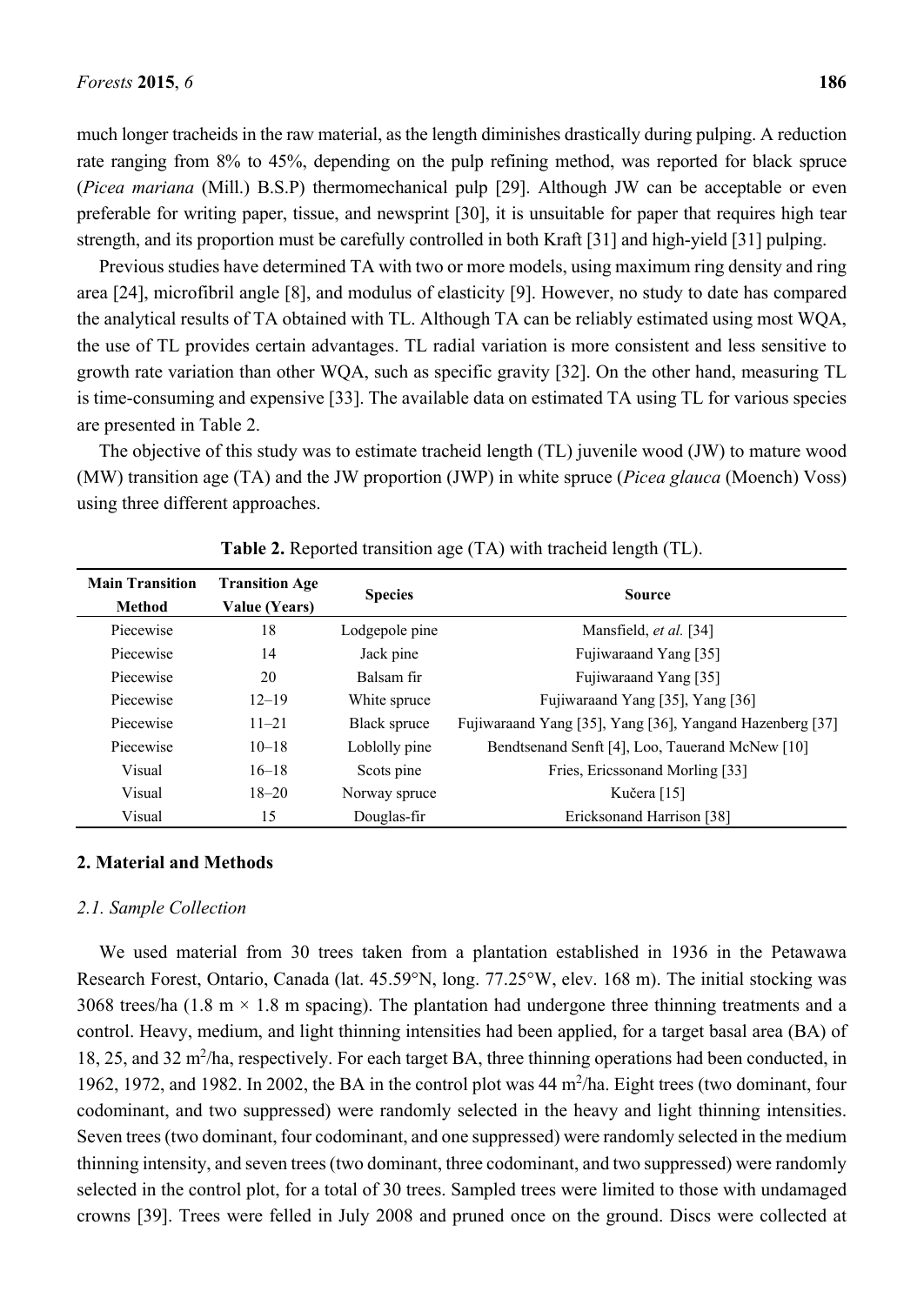1.3 m (breast height, BH) from all sampled trees. A subset of five trees (one dominant, three codominant, and one suppressed) felled from the whole plantation was also sampled at 1.3 m, 4.3 m, 7.3 m, 10.3 m, and 13.3 m for longitudinal description of TL and TA estimation. The limited size of this longitudinal sample was due to TL measurement issues. Although this sampling size is not representative of the trend for the entire tree species, we believe that it provides a good idea of the variations that can occur in measured and estimated properties. The mean tree height of the sampled trees was 21.1 m (15.0–32.9 m), and diameter at breast height below the bark, measured with an electronic digital caliper, was 26.8 cm (15.0–39.4 cm). Tree characteristics are presented in Table 3.

| <b>Tree ID</b>   | <b>Tree Age</b><br>(Years)                  | <b>Tree</b><br>Height (m) | <b>Clear Bole</b><br>Length $(m)$ | Crown<br>Length (m) | <b>Diameter at Breast</b><br>Height (cm) |  |  |  |
|------------------|---------------------------------------------|---------------------------|-----------------------------------|---------------------|------------------------------------------|--|--|--|
|                  |                                             |                           | Stand averages                    |                     |                                          |  |  |  |
| All trees (mean) | 72                                          | 21.1                      | 14                                |                     | 26.8                                     |  |  |  |
|                  | Subset of five trees sampled longitudinally |                           |                                   |                     |                                          |  |  |  |
|                  | 72                                          | 25.1                      | 16.2                              | 8.9                 | 39.4                                     |  |  |  |
| $\overline{2}$   | 72                                          | 23                        | 16.3                              | 6.7                 | 28.3                                     |  |  |  |
| 3                | 72                                          | 20                        | 12.1                              | 7.9                 | 23.4                                     |  |  |  |
| $\overline{4}$   | 72                                          | 19.3                      | 13.5                              | 5.8                 | 21.5                                     |  |  |  |
| 5                | 72                                          | 21.8                      | 15.8                              | 6                   | 23.2                                     |  |  |  |

|  | Table 3. Tree characteristics. |
|--|--------------------------------|
|--|--------------------------------|

# *2.2. Sample Preparation and Wood Quality Attributes*

Two 1.86 mm (tangential) adjacent strips centered on the pith were sawn bark to bark from each disc. One radius per strip was carefully selected for analysis. The direction of sampling was random. Compression wood and knots were avoided. The first strip per disc was used to measure growth-related features. Annual ring width (RW), earlywood width, and latewood width were measured at a linear resolution step size of 25 um using an X-ray densitometer (OTRS-01X, Quintek Measurement Systems, Knoxville, TN, USA). The boundary between earlywood and latewood was delineated using the maximum derivative method [40]. Wood sticks from earlywood and latewood were taken at 3, 6, 9, 12, 15, 20, 25, 30, 35, 40, and 45 CA from the second wood strip. It is important to note that samples were collected at fixed CA and not at determined calendar years. This sampling strategy is a relevant issue when describing anatomical features [41]. Wood sticks were macerated using a Franklin [42] solution consisting of (1:1 v/v) hydrogen peroxide diluted to 30% and concentrated glacial acetic acid. Each stick was placed in a test tube, immersed in the Franklin solution, and kept in hot distilled water (85–90 °C) for 5 to 6 hours until complete lignin dissolution. The delignified wood stick was gently shaken in water with a laboratory blender to obtain a tracheid suspension. Earlywood tracheid length and latewood tracheid length were measured with a Fiber Quality Analyzer (LDA02 FQA, Op Test Equipment Inc., Hawkesbury, Ontario, Canada). In all, 4000 tracheids were measured for each sample. Tracheid length in each zone was measured as weight weighted length. LWW =  $\sum n_i L_i^3 / \sum n_i L_i^2$  (where  $i = 1, 2, 3, \ldots$  categories;  $n =$  fiber count in the *(i*th) category;  $L =$  contour length). Using this method, the estimated tracheid lengths were similar to true tracheid length measurements, that is, were controlled for the bias caused by the large number of fines generated during preparation [33]. Average ring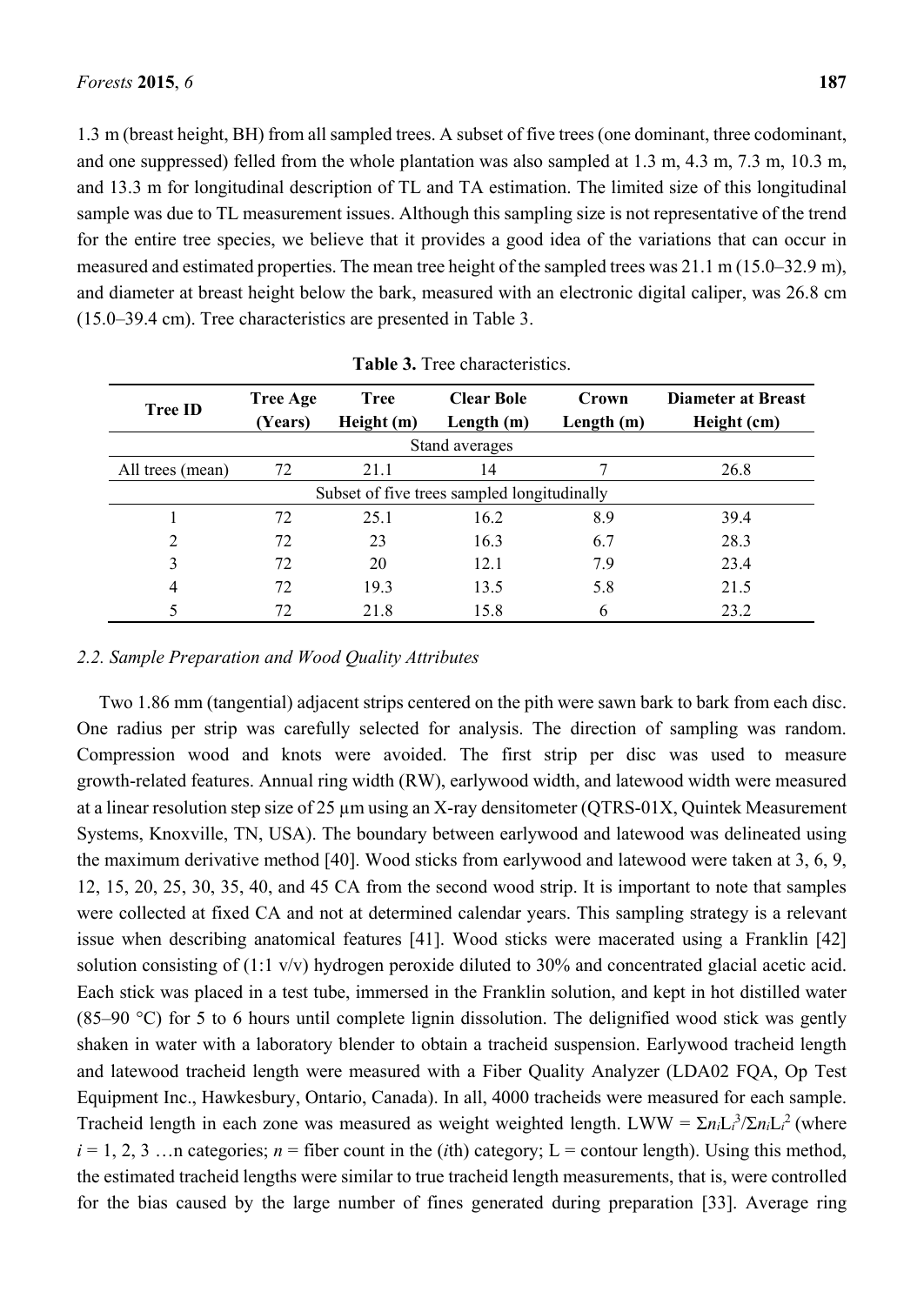tracheid length (TL) was computed by weighting the tracheid length for each wood zone with the relative ring width.

### *2.3. Transition Age Modeling*

We estimated TA analytically using three different methods: two two-segment models and one linear model. Model parameterization is described in Table 4.

| Model        | Juvenile Wood                                                                                   | <b>Mature Wood</b> | <b>Transition Age</b>                                                                                    |
|--------------|-------------------------------------------------------------------------------------------------|--------------------|----------------------------------------------------------------------------------------------------------|
| Piecewise    | $TL = a_1 + b_1 \cdot x + \varepsilon_i$                                                        |                    | $TL = a_2 + b_2 \cdot x + \varepsilon_i$ $TL = a_1 + TA \cdot (b_1 - b_2) + b_2 \cdot x + \varepsilon_i$ |
| MOL.         | $TL = a_1 + b_1 \cdot x + c \cdot x^2 + \varepsilon_i$ $TL = a_2 + b_2 \cdot x + \varepsilon_i$ |                    | $TA = -b/2c + \varepsilon$                                                                               |
| <b>MIXED</b> | $TL = a + b \cdot x + c \cdot x^2 + d \cdot x^3 + \varepsilon_i$                                |                    | $TA = (-b \pm (b^2 - 4a \cdot c)^{-0.5})/2a + \varepsilon_i$                                             |

**Table 4.** Studied transition age models.

M<sub>Q</sub> L: maximum-quadratic-linear; TL: tracheid length; TA: transition age, *x*: cambial ages; a–d are regression parameters.

### 2.3.1. Segmented Models

The first segmented model tested was a two-segment linear regression model (piecewise), the most common TA estimation approach using TL [35–37]. Using piecewise regression, TA was considered as the point where the TL slope changes [36]. The second segmented model was a quadratic-linear model consisting of a first second-order polynomial segment and a second linear segment. This model considered that transition occurred when the quadratic function reached its maximum [8,17,19]. Hence, the second model was called a maximum-quadratic-linear (M\_Q\_L) model. The rationale for using this model is that the first quadratic segment allows capturing the logarithmic pattern of TL in the most rapidly changing JW zone. The use of a second linear segment in both segmented models is based on the radial pattern of TL in spruce, which is known to increase toward the bark even after maturation [35]. Quadratic-linear segmented models have been used for TA estimation using fiber length [43], wood density [17,19], microfibril angle [8], and modulus of elasticity [9]. Both segmented models were constrained to be continuous, that is, to join at the breakpoint (TA), and were fitted with the NLIN procedure in SAS® (SAS Institute Inc., Cary, NC, USA)[44].

### 2.3.2. Third-Order Polynomial Model

The third model was a third-order polynomial regression that included the autoregressive first-order (AR (1)) covariance structure age. Similar models were used for TA estimation with several proxies [13], but not TL. Because TL is known to increase with tree age [35] and is undoubtedly linked among years, it was deemed appropriate to include this correlation when modeling TA in white spruce using TL. Because the MIXED procedure in SAS® was used to fit the third model, it was called the MIXED model. We included the repeated structure age in this model to improve the inference. Indeed, not accounting for the correlation between measurements results in an underestimation of the variance [45], resulting, among other, in higher type I error rates (incorrectly rejecting a true null hypothesis) for tests of intergroup differences. For the MIXED model, TA was determined by setting the derivative of the third-degree function equal to zero and solving for age. For third-degree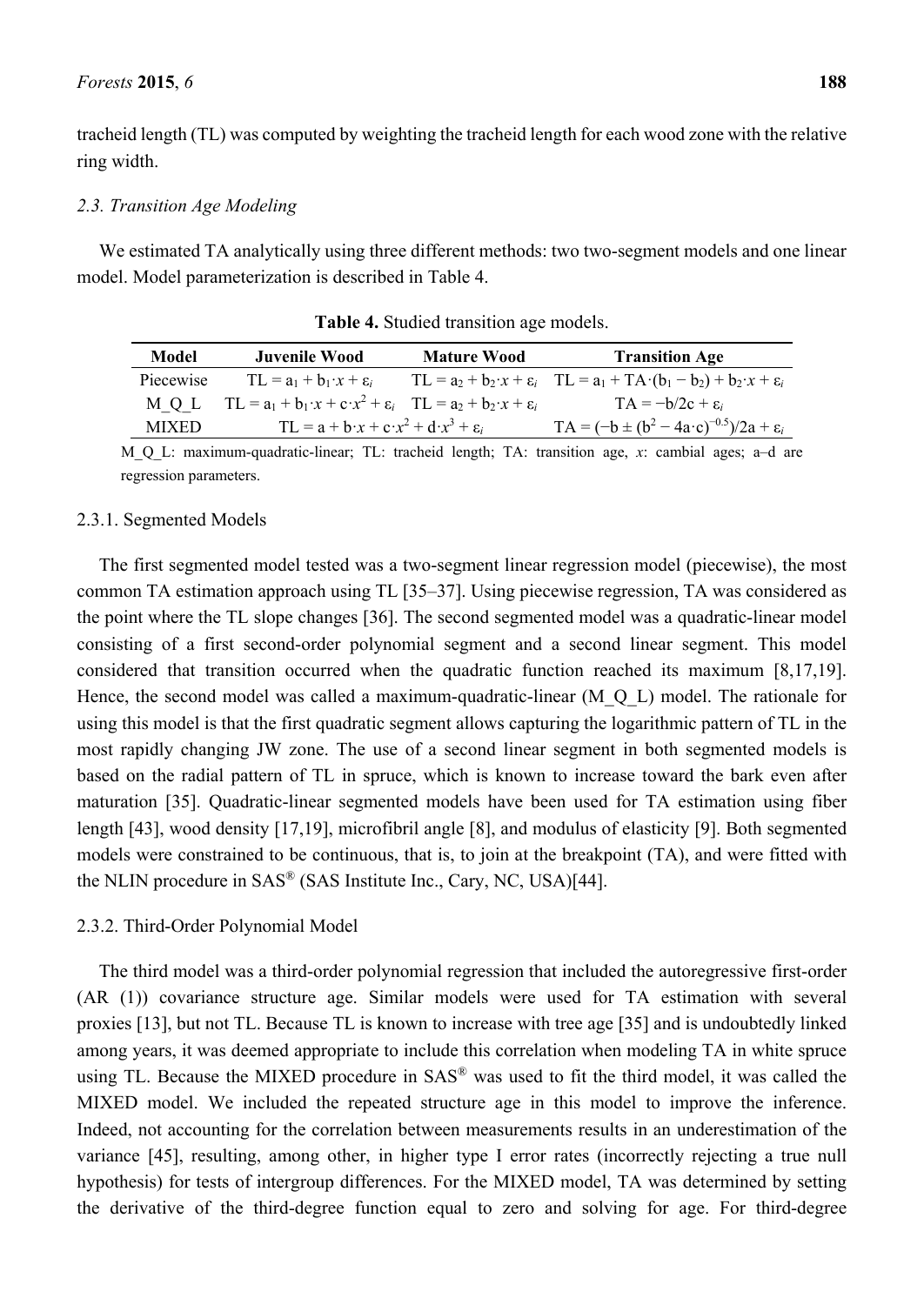polynomials, two solutions were obtained, but only one was of biological significance and hence retained [13].

#### *2.4. Comparison between Models*

Averages and standard deviations for WQA as well as the normality of the residuals were assessed using the UNIVARIATE procedure in SAS®. Model fit was measured using the root-mean-squared error (RMSE). Paired *t*-tests with Bonferroni adjustment to account for multiple testing [44] were used to compare estimates of TA, JW radius (JWR), JW proportion (JWP), and TL at the time of transition for each tree between paired models.

Although all the trees examined in this study were harvested from a thinning experiment, neither thinning intensity nor social class of trees was considered in the models. Thinning is known to foster increased ring width [46]. Heavy stand thinning tends to negatively influence TL, although without practical implications, and lasting for only a few years [38]. The findings on the influence of sylvicultural management on TA estimates are contradictory. A few studies in slash pine (*Pinus elliottii*), loblolly pine (*Pinus taeda* L) [16], and black spruce [24,36,37] found no influence of sylvicultural practices on TA. However, other studies in Norway spruce [15], white spruce [36], and black spruce [13] showed some sylvicultural influence on TA. Considering the complexity of the TL response to thinning and its low magnitude compared to variation due to cambial age, we assumed a negligible thinning effect in the present study, and did not account for it in the TA estimation with the three models. However, the estimated variations induced by both thinning and social class on many WQA are considered in the second part of this study.

# *2.5. Juvenile Wood Proportion, Volume, and Shape*

JWP at breast height (in tree BA) was estimated according to Alteyrac, Cloutier and Zhang [24]. Equation (1) was used to estimate the JW radius (JWR), or the cumulative ring width from pith to ring at the time of transition. The JW area (JWA), or the BA of JW in the tree, was estimated using Equation (2). Tree radius (TR), or the cumulative ring width from pith to the last calendar year of full ring (2007), was obtained with Equation (3), and tree area (TAR), or the whole basal area of the tree, was estimated using Equation (4). The JWP (in tree BA) was computed with Equation (5), using the results from Equations (2) and (4).

$$
JWR = \sum_{\text{CA} = \text{pith}}^{\text{CA} = \text{TA}} (RW)
$$
 (1)

$$
JWA = \pi \times (JWR)^2
$$
\n
$$
CA = 2007
$$
\n(2)

$$
TR = \sum_{\text{CA = pith}} (\text{RW}) \tag{3}
$$

$$
TAR = \pi \times (TR)^2 \tag{4}
$$

$$
JWP = 100 \times \left(\frac{JWR}{TR}\right)^2\tag{5}
$$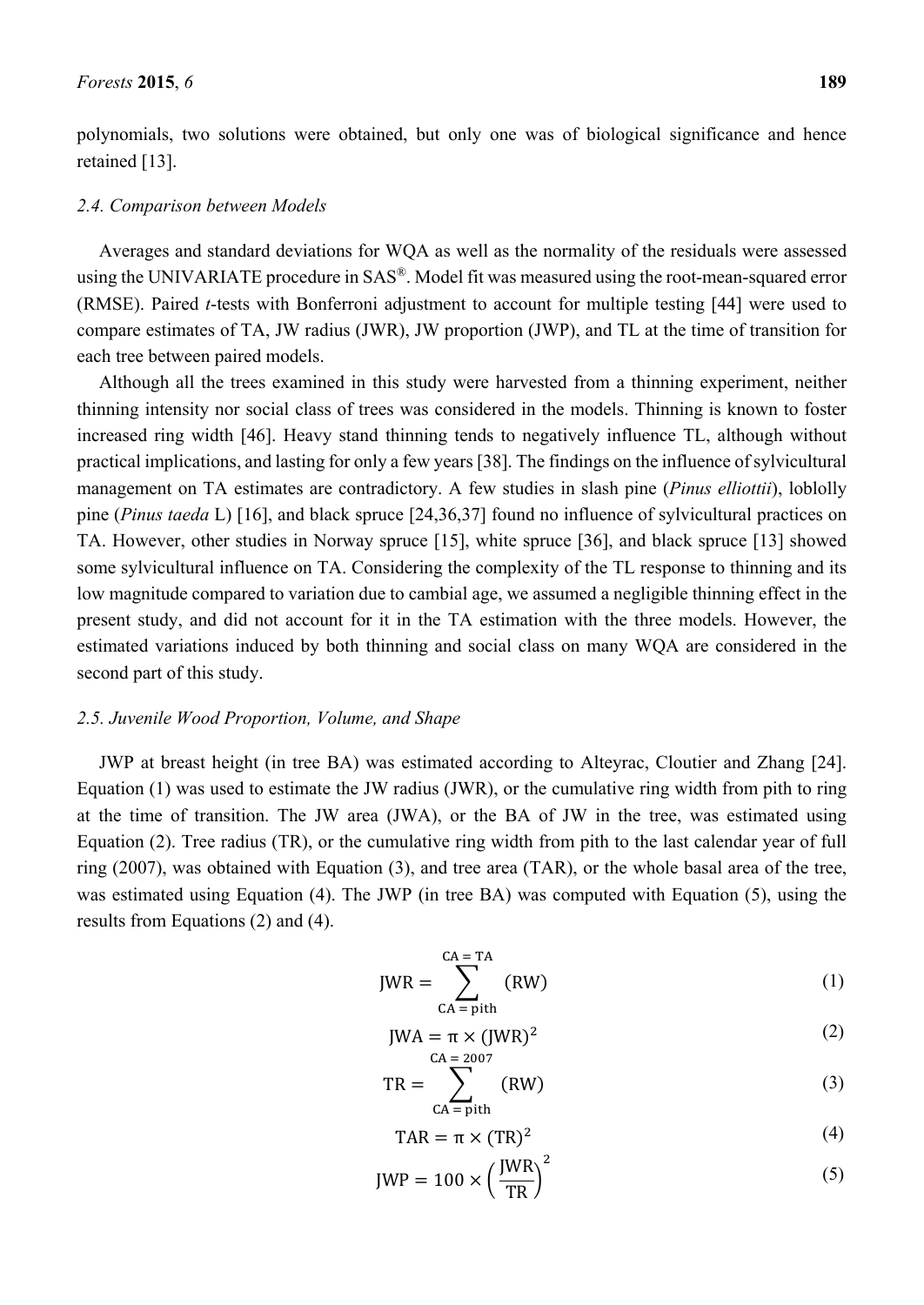where JWR: juvenile wood radius (mm); CA: cambial age (years), TA: transition age (years), RW: ring width (mm), JWA: juvenile wood area (mm<sup>2</sup>), TR: whole tree radius in 2007 (mm), TAR: whole tree basal area (mm<sup>2</sup>), and JWP: juvenile wood proportion in tree basal area  $(\%)$ .

TA, JWR, and whole tree radius in 2007 were estimated longitudinally at 1.3 m, 4.3 m, 7.3 m, 10.3 m, and 13.3 m height of the measured trees (subset of 5 trees). The juvenile wood basal area (JWAh) (Equation (6)) and tree basal area (TARh) (Equation (7)) were computed at the five-abovementioned heights. JW volume (JWV) (Equation (8)) and tree volume (TV) (Equation (9)) were computed from the juvenile wood basal area and tree basal area. Because it obtains less bias in the volume determination and does not depend on the bole shape [47], Newton's formula was preferred to others for section scaling. The first Section S1 included 1.3 m (base), 4.3 m (half height), and 7.3 m (top) and the second Section S2 included 7.3 m (base), 10.3 m (half height), and 13.3 m (top). The truncated cone formula (Equation (10)) was used for both juvenile wood volume and whole tree volume whenever it was impossible to compute Newton's formula for section scaling. JWP in volume (JWPV) (Equation (11)) was computed from the results of Equations (8)–(10). JW shape was determined from the JWR and whole tree radius in 2007 for the abovementioned heights using Matlab® (MathWorks Inc., Natick, MA, USA) [48].

$$
JWA_h = \pi \times (JWR_h)^2
$$
 (6)

$$
TAR_h = \pi \times (TR_h)^2 \tag{7}
$$

$$
JWV = \sum_{s1}^{s2} \left( \left( \frac{JWA_{base} + 4 \times JWA_{half height} + JWA_{top}}{6} \right) \times height \right) \tag{8}
$$

$$
TV = \sum_{s1}^{s2} \left( \left( \frac{TAR_{base} + 4 \times TAR_{half height} + TAR_{top}}{6} \right) \times height \right)
$$
 (9)

$$
V = \left(\frac{\pi \times L}{3} \times \left( \text{ JWR}_{\text{base}}^2 + \left( \text{JWR}_{\text{base}} \times \text{JWR}_{\text{top}} \right) + \text{JWR}_{\text{top}}^2 \right) \right) \tag{10}
$$

$$
JWPV = 100 \times \left(\frac{JWV}{TV}\right) \tag{11}
$$

where JWA<sub>h</sub>: juvenile wood basal area at height h  $(mm^2)$ ; JWR<sub>h</sub>: juvenile wood radius at height h  $(mm)$ , TAR<sub>h</sub>: tree basal area at height h (mm<sup>2</sup>), TR<sub>h</sub>: whole tree radius in 2007 at height h (mm), JWV: JW volume  $(m^3)$ , TV: tree volume  $(m^3)$ , V: JWV  $(m^3)$  or TV  $(m^3)$  according to the tree zone considered and computed with the truncated cone formula, L: length of the sampled tree section (m), and JWPV: JWP in volume (%) computed with Newton's or the truncated cone formula.

### **3. Results**

### *3.1. Tracheid Length Radial and Longitudinal Variation*

TL at breast height was longer in MW (3.3 mm) compared to JW (2.32 mm). The radial variation showed a rapid increase from CA 3 to 30, with a plateau thereafter (Figure 1a). A similar pattern was observed at upper heights (Figure 1b). The standard errors between the 30 trees for TL at breast height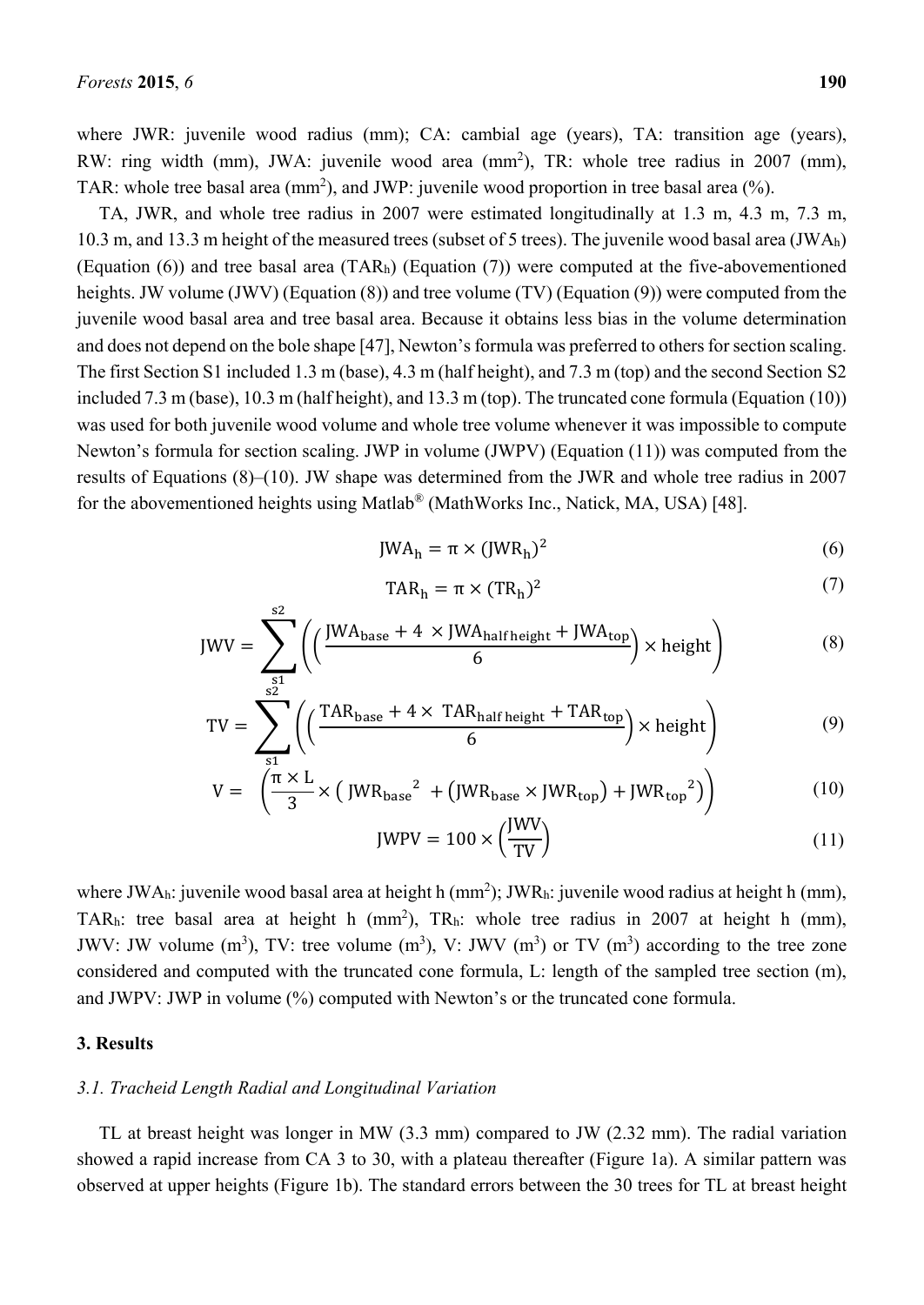were very small (Figure 1a), indicating homogeneity of this property when samples are taken at the same tree height and CA.

Average TL for (CA 3–30) increased slightly in the longitudinal direction (Figure 1c). The standard errors between the five trees for average TL from 1.3 to 13.3 m were relatively high (Figure 1c), indicating heterogeneity of this property in the longitudinal direction. CA 3 and 30 were selected to represent the longitudinal variation in the JW and in MW zones, respectively. The variation in the longitudinal direction was more pronounced in JW than in MW (Figure 1d).



**Figure 1.** Radial and longitudinal variations in tracheid length (TL): (**a**) radial variation in tracheid length at breast height (1.3 m); (**b**) radial variation in tracheid length from 1.3 to 13.3 m; (**c**) longitudinal variation in average (cambial age 3–30) tracheid length; and (**d**) longitudinal variation in juvenile (cambial age 3) and mature (cambial age 30) tracheid length. Bars indicate standard errors.

# *3.2. Transition Age, Juvenile Wood Width, Juvenile Wood Proportion, and Tracheid Length Estimates at Breast Height*

TA was estimated using the three models. However, the model fit diagnostics (RMSE) indicated that the MIXED model provided the best fit (Table 5), followed by the M\_Q\_L. The piecewise model showed a weak fit to the data. The TA estimates by the MIXED polynomial model were higher than those by the M<sub>Q</sub> L and piecewise models (Table 5, Figure 2a). Similarly, JWR (Table 5, Figure 2b) and JWP (Table 5, Figure 2c) were higher using the MIXED model than the M\_Q\_L and piecewise models. The same results pattern was observed for TL estimates at the time of transition (Table 5, Figure 2d). TA estimated with the MIXED model coincided with the beginning of the plateau phase of the radial pattern of TL (Figure 3). The M Q L also estimated TA at near the plateau phase (Figure 3). In contrast, TA estimated with the piecewise model occurred in the JW–MW transition zone, and farther from the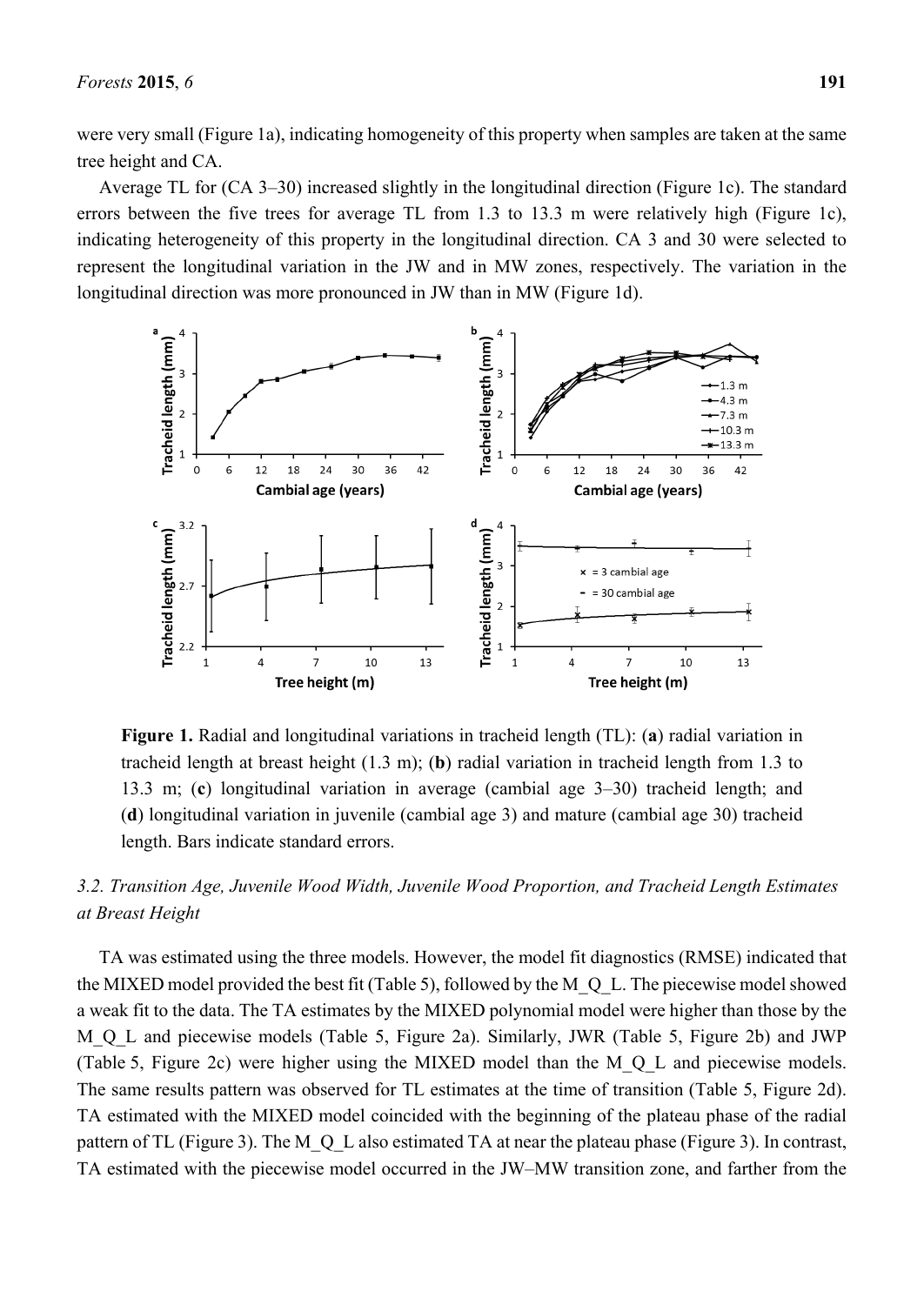plateau compared to the other models (Figure 3). Significant differences were found between all paired models in estimated TA, JWP, and TL at the time of transition (Table 6).



Figure 2. Mean and standard deviation of the estimates for the piecewise, maximum-quadratic-linear (M\_Q\_L), and MIXED model at breast height: (**a**) transition age (TA); (**b**) juvenile wood radius (JWR); (**c**) juvenile wood proportion (JWP); and (**d**) tracheid length (TL) at the time of transition.



**Figure 3.** Graphical representation of the average transition ages determined with the piecewise, maximum-quadratic-linear (M\_Q\_L), and MIXED model, and average tracheid length at breast height.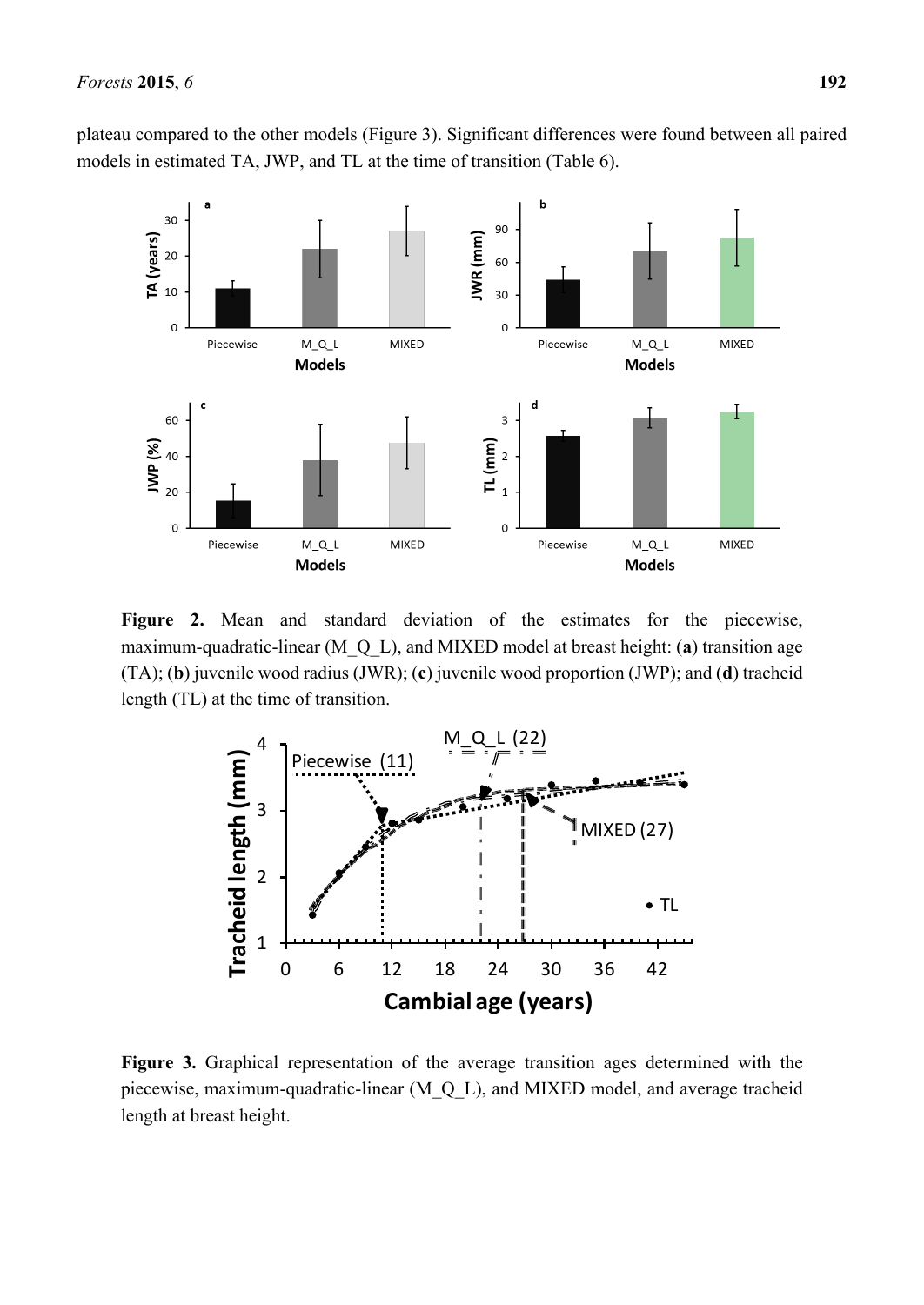### *Forests* **2015**, *6* **193**

**Table 5.** Mean, standard deviation (SD), and range for transition age (TA, years), tracheid length at the time of transition (TL, mm), juvenile wood radius (JWR, mm), and juvenile wood proportion (JWP, %) estimated using the three transition age models at breast height (30 trees) with root-mean-squared error (RMSE) as a measure of goodness of fit.

|           |                 |                 |             |                 | TL              |                 | JWR             |                 | JWP             |  |
|-----------|-----------------|-----------------|-------------|-----------------|-----------------|-----------------|-----------------|-----------------|-----------------|--|
| Model     | Mean $(\pm SD)$ | Range (min-max) | <b>RMSE</b> | Mean $(\pm SD)$ | Range (min-max) | Mean $(\pm SD)$ | Range (min-max) | Mean $(\pm SD)$ | Range (min-max) |  |
| Piecewise | $1 \pm 2$       | $6 - 17$        | 0.1548      | $2.6 \pm 0.2$   | $2.1 - 2.9$     | $44.1 \pm 11.8$ | $24.1 - 75.3$   | $15.3 \pm 9.3$  | $3.5 - 52.5$    |  |
| M_Q_L     | $22 \pm 8$      | $9 - 40$        | 0.1433      | $3.1 \pm 0.3$   | $2.4 - 3.6$     | $70.4 \pm 25.6$ | $32.0 - 149.2$  | $37.9 \pm 19.9$ | $6.1 - 86.3$    |  |
| MIXED     | $27 \pm 7$      | $5 - 41$        | 0.1127      | $3.3 \pm 0.2$   | $2.8 - 3.6$     | $82.4 \pm 25.9$ | $41.8 - 154.5$  | $47.5 \pm 14.4$ | $22.0 - 84.7$   |  |

M\_Q\_L: maximum-quadratic-linear; MIXED: mixed model with AR (1) structure; SD: standard deviation; min: minimum; max: maximum.

**Table 6.** Average and standard error (SE) for differences at breast height (30 trees) in transition age, juvenile wood proportion, and tracheid length at the time of transition between each of the three-paired models. Estimates for each tree were compared across paired models using paired *t*-tests with Bonferroni adjustment ( $p < 0.05/30 = 0.0016$ ).

|                            |    |                 | <b>Transition Age (Years)</b>      |                 | Juvenile Wood Proportion (%)       | <b>Tracheid Length (mm)</b> |                                  |  |
|----------------------------|----|-----------------|------------------------------------|-----------------|------------------------------------|-----------------------------|----------------------------------|--|
| <b>Model Pair</b>          | DF | Mean $(\pm SE)$ | <i>t</i> -Value ( <i>p</i> -Value) | Mean $(\pm SE)$ | <i>t</i> -Value ( <i>p</i> -Value) | Mean $(\pm SE)$             | $t$ -Value ( <i>p</i> -Value)    |  |
| MIXED <i>vs.</i> Piecewise | 28 | 16.6 (1.09)     | $15.2 \ (\leq 0.0001)$             | 32.9(1.98)      | $16.6 \, (\leq 0.0001)$            | 0.69(0.03)                  | $21.8 \approx (0.0001)$          |  |
| M Q L vs. Piecewise        |    | 11.1 (1.44)     | $7.8 \ (\leq 0.0001)$              | 22.8(3.12)      | 7.3 $(<0.0001$ )                   | 0.49(0.05)                  | $9.9 \left( \leq 0.0001 \right)$ |  |
| MIXED $vs. M Q L$          | 28 | 5.4 (1.37)      | 3.9(0.0005)                        | 9.7(2.80)       | 3.5(0.0018)                        | 0.19(0.05)                  | 3.9(0.0006)                      |  |

MIXED: mixed model with AR (1) structure; M\_Q\_L: maximum-quadratic-linear model.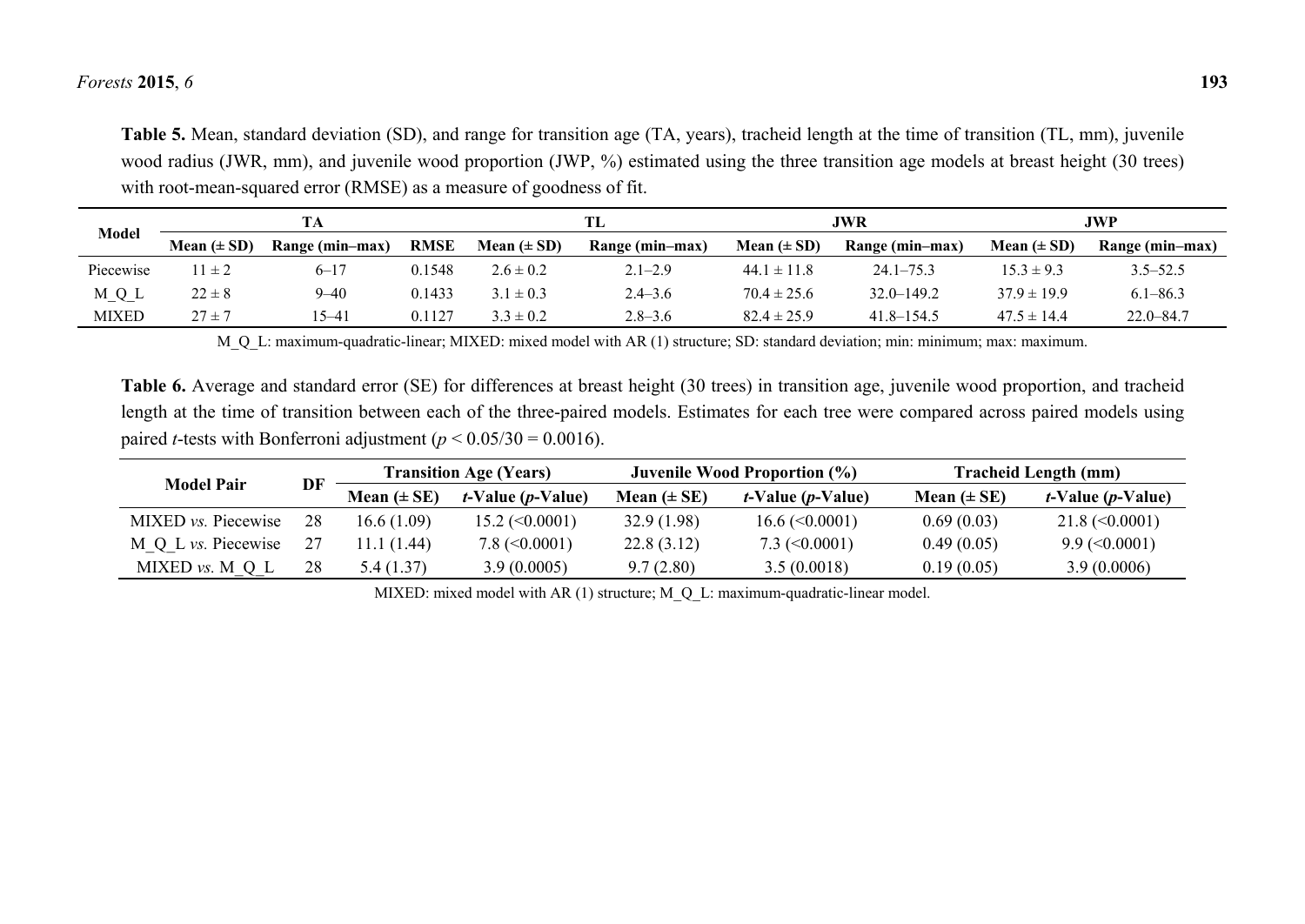### *3.3. Juvenile Wood Volume, Proportion, and Shape*

Estimated TA from 1.3 to 13.3 m generally tended to decrease slightly with increasing tree height, regardless of the model used (Figure 4). As found for TA estimates at breast height, the MIXED model obtained more conservative JWV estimates than the M\_Q\_L model, and both these models obtained more conservative JWV estimates than the piecewise model (Figure 4 and Table 7). The piecewise model generally obtained a JWP below 50%, whereas the MIXED model obtained a JWP greater than 50% (Table 7). The JW shape was conical with all three models (Figure 5).



Figure 4. Longitudinal patterns of variation in transition age (years) with tree height (m) using the piecewise, maximum-quadratic-linear (M\_Q\_L), and MIXED models. Bars indicate standard errors.



**Figure 5.** Graphical representation of juvenile wood (interior dark cone) and mature wood (exterior grey mesh) with transition age determined using piecewise, maximum-quadratic-linear (M\_Q\_L), and MIXED models.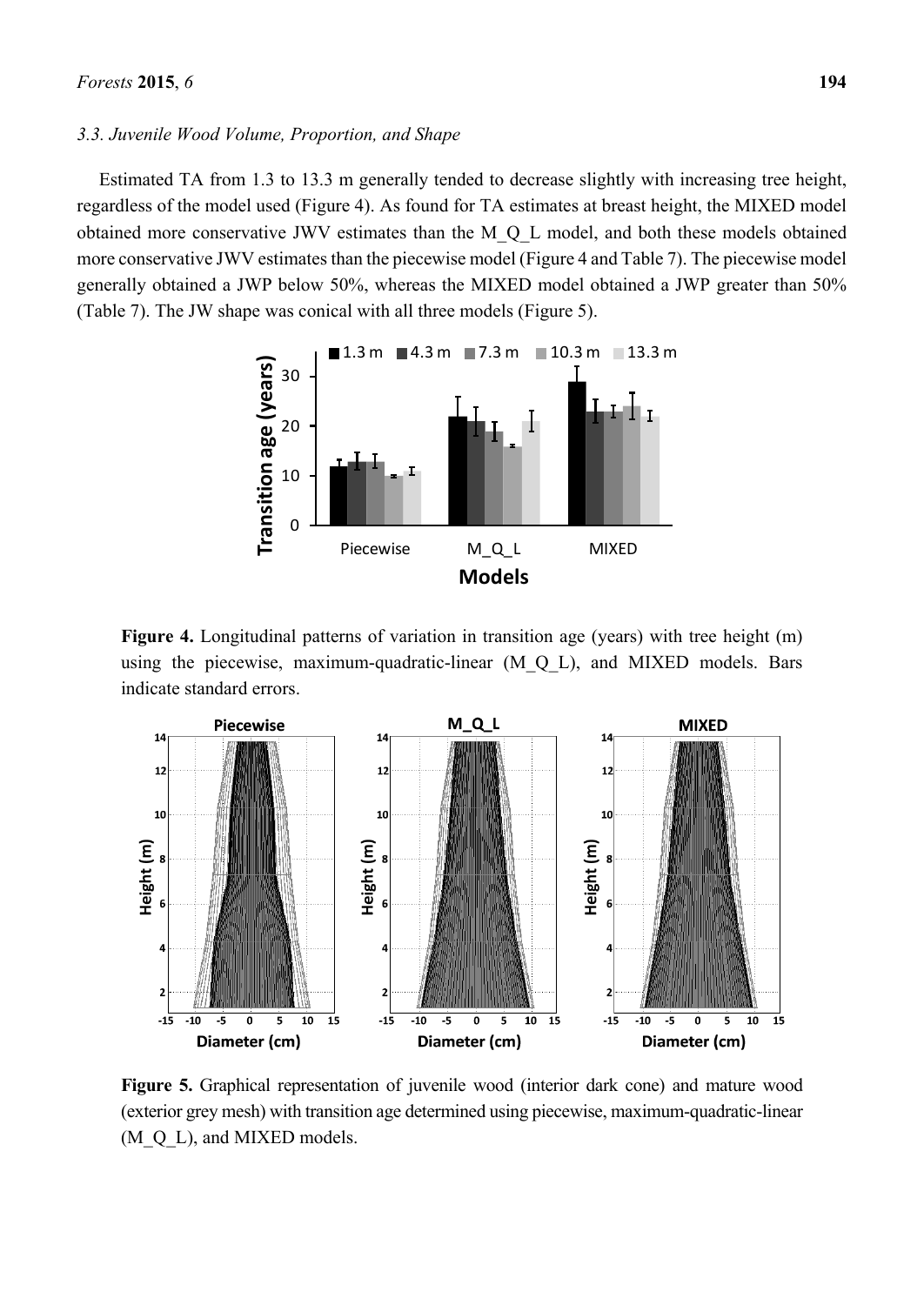| <b>Tree ID</b> | Tree Volume $(m^3)$ |                  | Juvenile Wood Volume (m <sup>3</sup> ) |              | Juvenile Wood Proportion (%) |                     |              |
|----------------|---------------------|------------------|----------------------------------------|--------------|------------------------------|---------------------|--------------|
|                |                     | <b>Piecewise</b> | M<br>ப                                 | <b>MIXED</b> | <b>Piecewise</b>             | M<br>$\mathbf{0}$ L | <b>MIXED</b> |
|                | 0.86                | 0.07             | 0.25                                   | 0.44         |                              | 28.7                | 50.8         |
|                | 0.35                | 0.04             | 0.07                                   | 0.17         | 117                          | 19.8                | 47.7         |
|                | 0.32                | 0.04             | 0.14                                   | 0.17         | 13.2                         | 43.7                | 52.5         |
| $\overline{4}$ | 0.21                | 0.06             | 0.14                                   | 0.12         | 26.8                         | 67.4                | 58.9         |
|                | 0.20                | 0.11             | 0.15                                   | 0.15         | 53.2                         | 714                 | 72 7         |

**Table 7.** Tree volume, juvenile wood volume, and juvenile wood proportion from 1.3 to 13.3 m obtained from five trees using the piecewise, maximum-quadratic-linear (M\_Q\_L), and MIXED models.

### **4. Discussion**

The entire Canadian wood sector is coping with major issues [49], including timber shortages, rising material costs, and the low competitiveness of traditional products. To meet the growing demand for forest products and alleviate shortages, industries must now rely on improved trees from managed forests [3,7]. Thus, as the juvenile wood proportion (JWP) continues to increase in the timber supply, industries must learn how to deal with juvenile wood (JW). A deeper understanding of the transition age from JW to mature wood (MW) in white spruce, from both an analytical and a technological standpoint, will benefit both wood industries and researchers. As a first step, pinpointing TA, or the age at which the material is suitable for processing a given end product in the radial direction, can help delineate the tree parts and allocate them for the best end uses.

Because TA is based on traits that directly impact the wood as well as end-product properties and processing, several wood quality attributes (WQA) are used to estimate TA. For instance, tracheid length (TL) is a critical WQA for fiber products, including pulp and paper, fiber boards, and fiber-based composites. In addition, the variation in TL with age clearly defines the JW and MW zones. Thus, TL is an appropriate attribute for determining TA.

# *4.1. Tracheid Length Radial and Longitudinal Variation*

The greater variation observed in the TL of JW compared to MW can be explained by the distance of the tracheid from the active living crown during xylogenesis [7,50]. The xylem synthesized by the cambium at a given height is located farther from the living crown as the tree ages. Due to the strong regulatory influence of growth hormones, particularly indole-3-acetic acid (IAA auxin), which is synthesized in the living crown [7,51], the wood formed near the pith is JW, characterized by greater variations and shorter tracheids than wood formed during maturity (MW) [3].

The large standard errors found for average TL (Figure 1c) can be explained by the influence of the living crown on anatomical properties. Table 3 shows that tree height, crown length, and length of the clear bole differed across the sampled trees. Consequently, due to differences in auxin regulation [7], the proportion of earlywood to latewood and JW to MW differ at a given height between the trees. This is supported by the large differences in JWP observed across the trees (Table 7).

The increase in average TL with tree height is due to many interrelated factors. The lower circumferential and radial growth rate, the lower frequency of anticlinal divisions in the cambium, and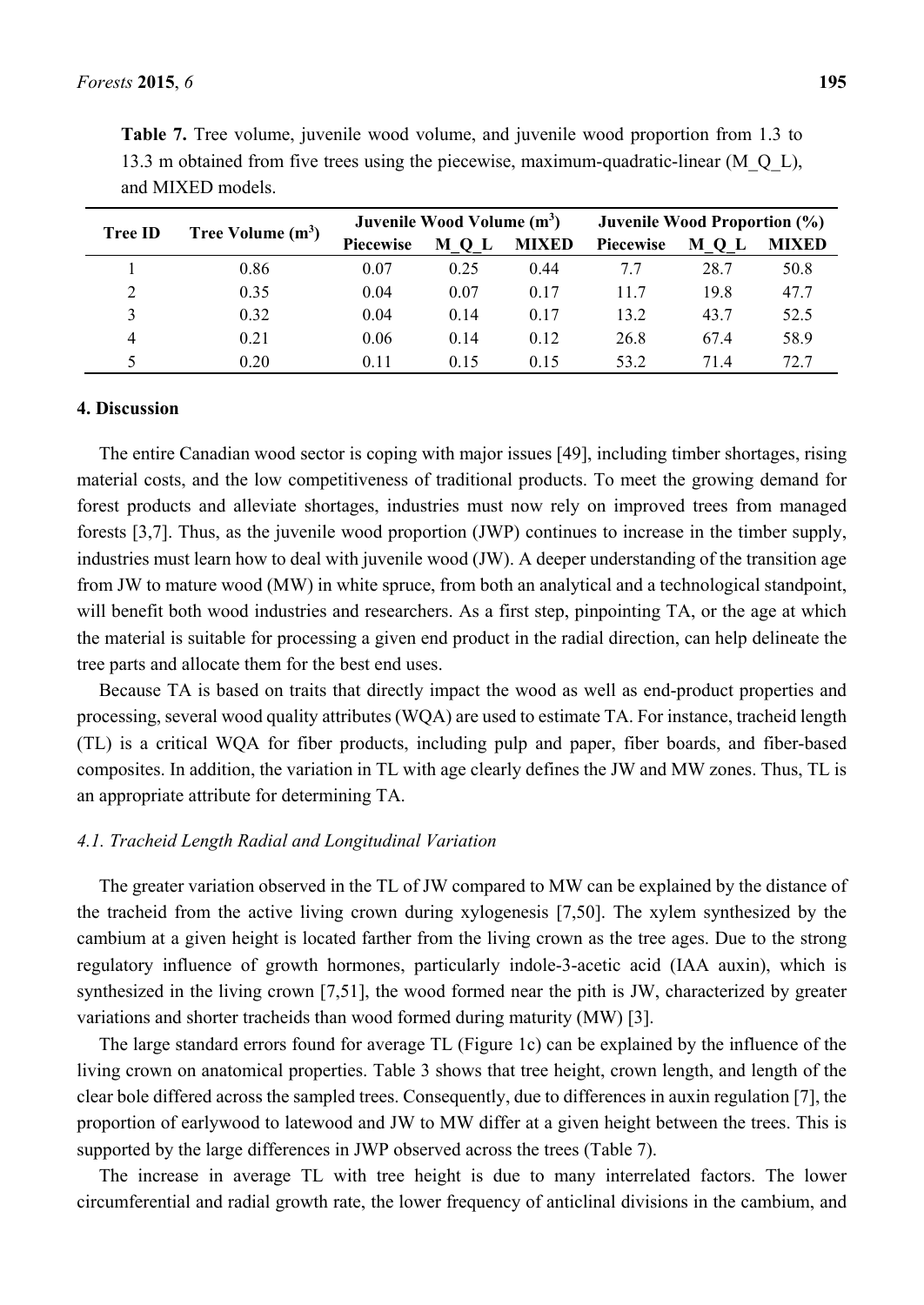the greater cambium maturation with tree height favor longer tracheids [51]. Additionally, longer tracheids at upper heights are believed to be an adaptation to sustain higher mechanical stresses [52]. These results concur with previous studies on white spruce [53,54] and eastern white cedar [55].

The radial pattern of TL at breast height was consistent with a previous study in five Canadian conifers, including white spruce [35]. This radial pattern is also due to many interrelated factors, the most influential being the distance of the tracheid from the active living crown [7,50] and the age of the cambium during xylogenesis [3].

# *4.2. Transition Age, Juvenile Wood Proportion, and Tracheid Length at the Time of Transition at Breast Height*

In this study, we found that the piecewise model, the maximum-quadratic-linear  $(MQL)$  model, and the third-order polynomial model with the repeated structure age obtained different estimates of TA. The MIXED polynomial model provided a better fit than the segmented models. Segmented models are based on the assumption of a linear pattern in at least one segment, whereas linear polynomials are known to provide a very close fit to TL data [56]. TA assessed from TL data corresponds to the age at which the fitted functions reached a maximum for the linear polynomial model [13] and the M\_Q\_L model [8]. Because the polynomial is third order for the MIXED model and second order for the M\_Q\_L model, the MIXED model estimates were higher than those for the M\_Q\_L model. In contrast, the piecewise model estimated TA as the point of abrupt change in the slope of the property [35–37]. This explains why the mean TA, TL, JWR, and JWP obtained with the linear polynomial model and the M\_O\_L model, although statistically different, were similar, whereas the means estimated with the piecewise model differed substantially from those of the other two models (Table 5 and Figure 2). The discrepancies in terms of differences were even greater. Table 6 shows that the differences between the paired models MIXED *vs.* piecewise and M\_Q\_L *vs.* piecewise are threefold greater and twofold greater, respectively, than those between the paired models MIXED *vs.* M\_Q\_L. Thus, the mathematical interpretation used to delineate TA determines the estimates one can expect. Therefore, even when TA is estimated on the same trees and using the same WQA, large differences may be obtained when different mathematical interpretations of maturation are used, and comparisons must be made accordingly. The TA estimation with the piecewise model using TL was consistent with those of previous studies in black spruce and white spruce [35–37] using the same model. Similar rankings between models have been obtained for black spruce TA (MIXED > piecewise) using maximum density and ring area [24] and for lodgepole pine TA (M\_Q L > piecewise) using microfibrils angle [8] and modulus of elasticity [9]. In the present study, estimates of JWR and JWP with the MIXED model were also more conservative than with the M\_Q\_L model, and both were more conservative than with the piecewise model. These results were expected, because JWR, JWP, and TL at the time of transition normally increase or decrease with the number of rings required to reach maturity.

Zobel and Sprague's [3] definition of maturity is that, "*The juvenile wood is the area of rapid change in properties near the pith; mature wood is more uniform towards the bark*". Accordingly, the MIXED estimates, and to a lesser extent the M\_Q\_L estimates, represented real mature wood. Figure 3 shows that the average TA estimated with the MIXED model coincided with the beginning of the plateau phase.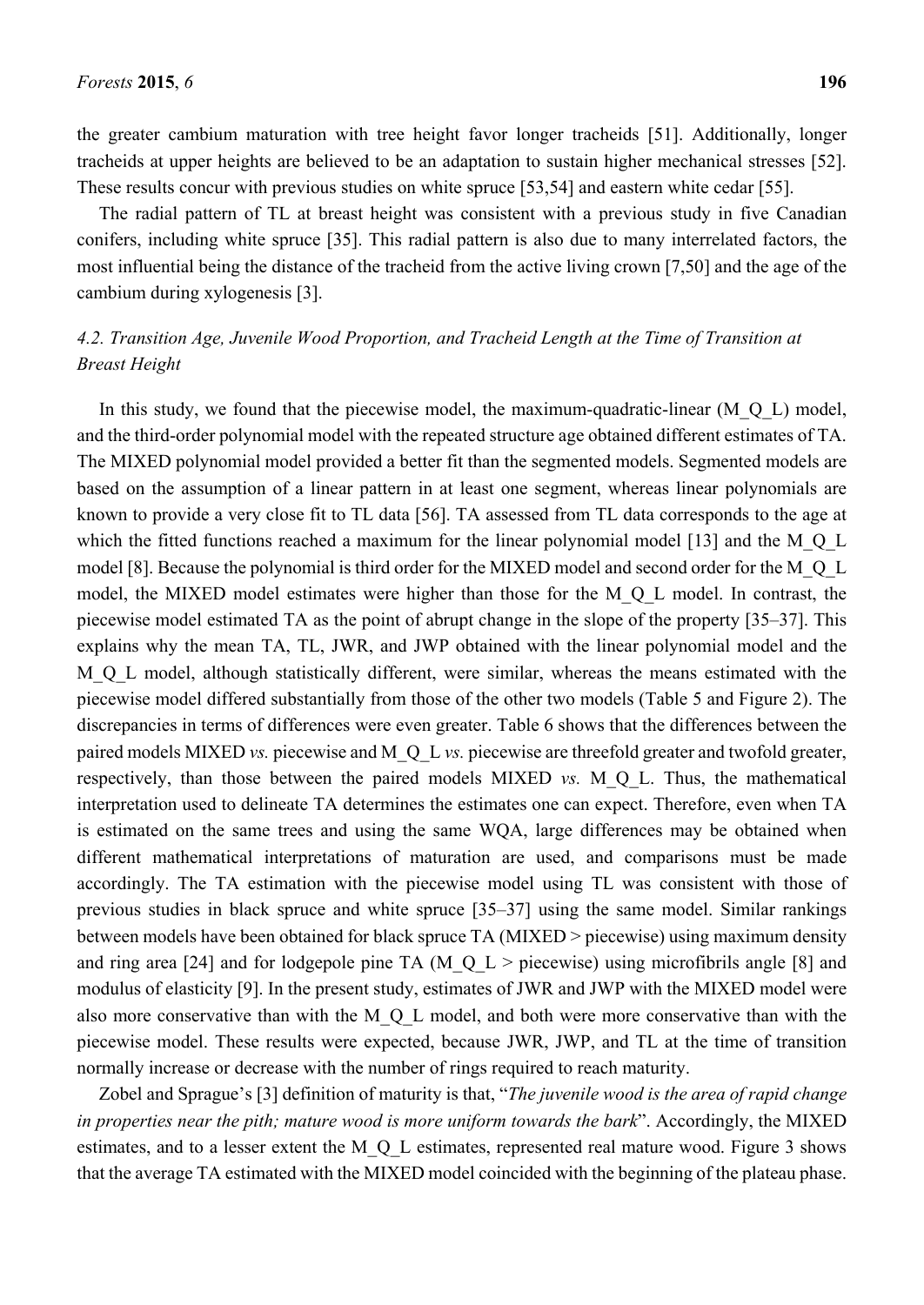In contrast, TA estimated with the piecewise model falls into the area commonly referred to as "transition wood," where the WQA exhibit JW and MW characteristics.

In order to prevent the confusion that can arise from analytical methods, it was proposed [25] to base TA estimation on technological thresholds of WQA. Moreover, earlier studies [26–28] found that tracheids longer than two millimeters could be safely used to produce paper with good tear strength. However, to obtain refined pulp with this TL, the raw material must contain much longer tracheids, because the pulping process reduces the length [29]. Therefore, even if a technological threshold were defined for the production of paper with good tear strength, it would be safer to estimate TA with the MIXED or M\_Q\_L model than the piecewise model. TL at the time of transition were 3.3 mm, 3.1 mm, and 2.6 mm with the MIXED, M\_Q\_L, and piecewise model, respectively (Table 5). However, it must be kept in mind that the technological threshold used in the present study applies specifically to paper tear strength. Other TL safe points will be defined according to various criteria for end-product quality used in the paper industry. Similarly, WQA other than TL may be more appropriate for solid wood products and for other bioprocessing industries.

### *4.3. Juvenile Wood Volume, Proportion, and Shape*

Overall, the JW proportion below the living crown was less than 50% in these 72-year-old trees according to the piecewise model, whereas the opposite was true for the MIXED model. The JWV and JWP estimates for a given tree increased according to the method: the piecewise model yielded the lowest estimates, with intermediate estimates for the M<sub>Q</sub><sup>L</sup> model and the highest estimates for the MIXED model. This trend was expected, because the juvenile wood area, JWV, and JWP mirror the variation in TA. We found higher TA for models using the maximum TL (MIXED and M\_O\_L) compared to the piecewise model, which considered TA as the change in the TL slope. However, Figure 5 and Table 7 show that the discrepancies between the MIXED and M Q L models were far smaller than the differences between each of these models and the piecewise model. The M<sub>Q</sub> L and piecewise results concur with those of recent studies that estimated lodgepole pine TA based on microfibril angle [8] and modulus of elasticity [9]. The decreasing pattern of TA with increasing tree height is due to tracheids having characteristics of MW earlier at the top portions of trees than at lower heights [27,28,57]. Many interrelated factors, particularly the lower circumferential and radial growth rate, the lower frequency of anticlinal division of cambial initials, along with their greater age at upper height, favor longer tracheids [51]. In fact, the cambial initials, when considered as tissue, are as old as the tree [51], and their length was found to increase with age, even for long-living trees [58]. Therefore, even if tracheids in the apex of a 72-year-old tree (with cambial initial tissue that is 72 years old) are located in the JW zone (there is only one ring at the apex, and the tracheids are therefore in the first cambial ring) [3], they will be longer than tracheids in the first cambial ring at ground level (where the cambial initial tissue was one-year-old at the time of tracheid formation) [51]. However, even if tracheids located in the apex of a mature tree are longer than tracheids at lower height, they are in the JW zone due to the influence of the active living crown [7]. These results concur with previous studies [14,59]. The use of Newton's formula for section scaling accurately captured the intra-tree variation in the JW shape: in the present study, we found a conical shape. Therefore, although the notion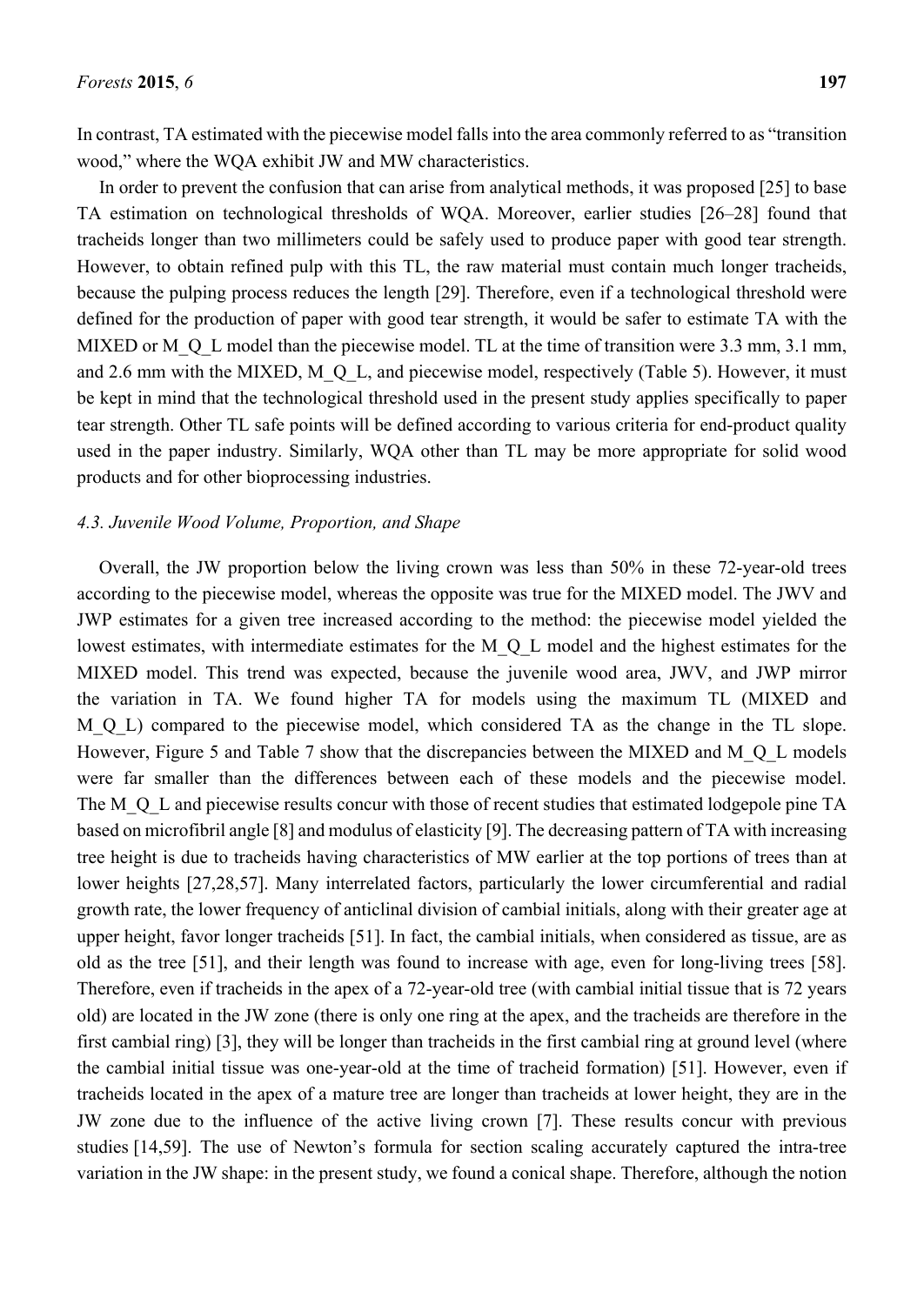of a juvenile cylinder core within the tree trunk offers a plausible explanation for JW formation, it is more appropriately represented as a cone shape, in agreement with previous reports [14,59].

### **5. Conclusions**

Tracheid length (TL) in white spruce followed Sanio's law, increasing from pith to bark and from breast height to upper heights. TL was also shorter in juvenile wood (JW) compared to mature wood (MW). Transition age (TA) was estimated with three different statistical models: two two-segment regression models (a piecewise model and a maximum-quadratic-linear model–M\_Q\_L) and one third-order polynomial regression model (MIXED model). Average TA and the associated JW proportion (JWP) at breast height occurred at 11 years (15.3%), 22 years (37.9%), and 27 years (47.5%) for the piecewise, M\_Q\_L, and MIXED models, respectively. We found a conical shape for JW using Newton's formula, regardless of the model investigated. The MIXED model was more conservative than the M\_Q\_L model, and both were more conservative than the piecewise model in estimating TA, JW radius (JWR), and JWP. Estimates of TA, JWP, and TL at the time of transition differed significantly between models. Model fit diagnostics using the root-mean-squared error indicated that the MIXED model provided the best fit to the data, followed by the M\_Q\_L, with weaker fit provided by the piecewise model. Maturation age appeared to depend on the mathematical interpretation of TA, suggesting that the confusion surrounding TA in the literature could be lessened if results were compared using not only the same species and wood quality attributes (WQA), but in particular the same mathematical interpretation of the JW–MW transition. From a practical standpoint, TA estimated with the MIXED and M\_Q\_L models appear to be more appropriate for producing paper with good tear strength. Because each end product has specific criteria for the determination of good raw material, the use of technological thresholds combined with analytical determination of TA, which are relevant to both the scientific and industrial communities, should be promoted in futures studies.

### **Acknowledgments**

The first author is grateful to the ForValueNet NSERC Strategic Network for early financing of this project and to NSERC-FQRNT-Tembec for providing an industrial scholarship. We are also grateful to three anonymous reviewers for their comments on an earlier draft of the manuscript. We thank Hugues Power for providing us with the raw material used in this study.

# **Author Contributions**

Cyriac Serge Mvolo is the lead author. He conducted all lab work and statistical analyses and wrote the manuscript. Ahmed Koubaa is the supervisor of Cyriac Serge Mvolo. He supervised all the work, from thesis proposal to implementation. Jean Beaulieu and Alain Cloutier are Cyriac Serge Mvolo's cosupervisors. They corrected all versions of the manuscript related to the thesis. Marc J. Mazerolle is a biostatistician at Université du Québec en Abitibi-Témiscamingue. He participated in the model parameterization and interpretation. Marc J. Mazerolle, Jean Beaulieu, and Margaret McKyes performed English editing.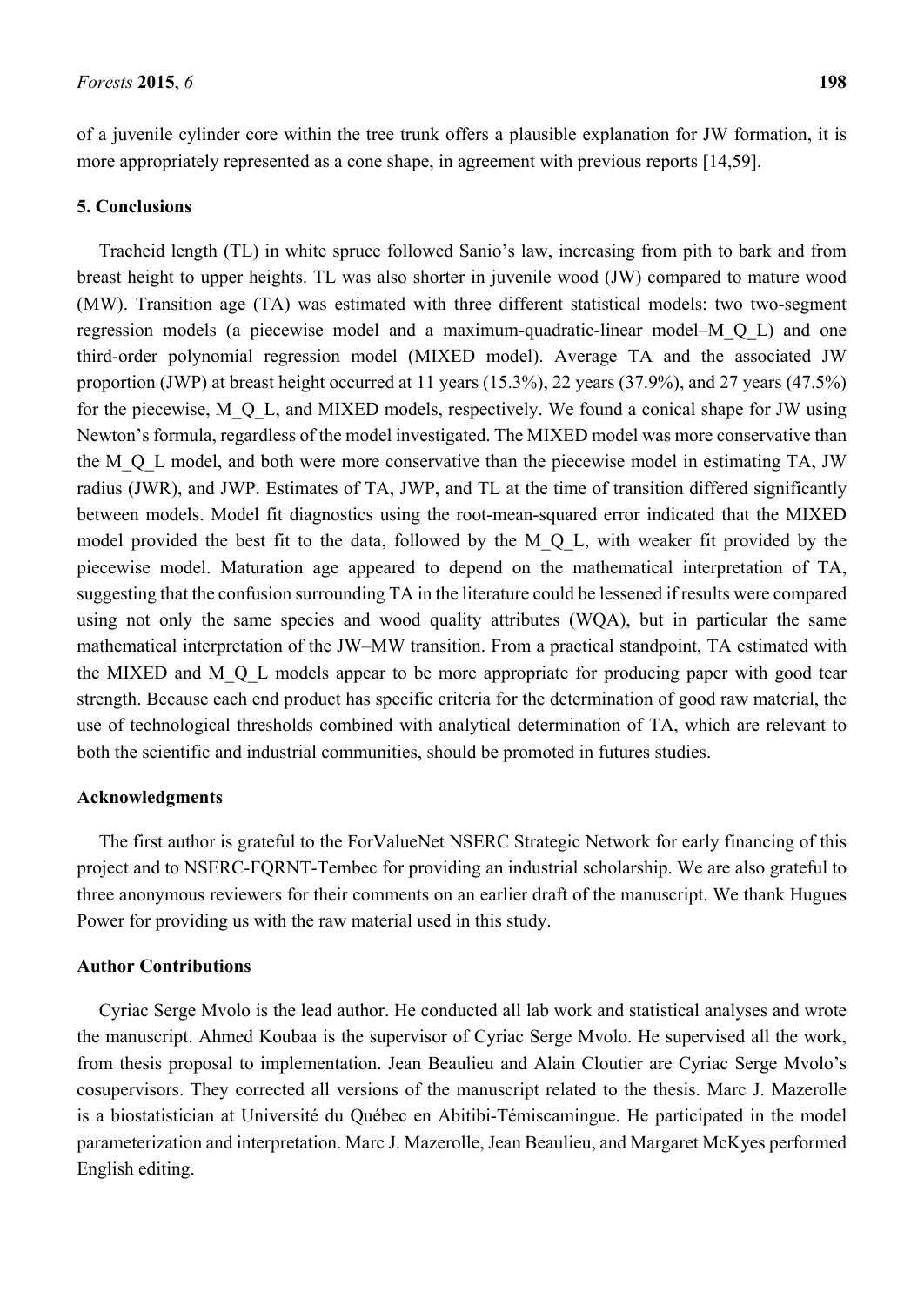# **Conflicts of Interest**

The authors declare no conflict of interest.

# **References**

- 1. Little, E.L., Jr. *Checklist of United States Trees (Native and Naturalized)*; United States. Department of Agriculture, Forest Service: Washington, DC, USA, 1979; p. 375.
- 2. Panshin, A.J.; de Zeuuw, C. *Textbook of Wood Technology: Structure, Identification, Properties, and Uses of the Commercial Woods of the United States and Canada*, 4th ed.; McGraw-Hill Book Co.: New York, NY, USA, 1980; p. 722.
- 3. Zobel, B.J.; Sprague, J.R. *Juvenile Wood in Forest Trees*; Springer Series in Wood Science: Berlin, Germany, 1998; p. 300.
- 4. Bendtsen, B.A.; Senft, J. Mechanical and anatomical properties in individual growth rings of plantation-grown eastern cottonwood and loblolly pine. *Wood Fiber Sci.* **1986**, *18*, 23–38.
- 5. Savidge, R. Intrinsic regulation of cambial growth. *J. Plant Growth Regul.* **2001**, *20*, 52–77.
- 6. Larson, P.R. A biological approach to wood quality. *Tappi* **1962**, *45*, 443–448.
- 7. Larson, P.R.; Kretschmann, D.E.; Clark, A., III; Isebrands, J.G. *Formation and Properties of Juvenile Wood in Southern Pines: A Synopsis*; General Technical Report, FPL-GTR-129; US Forest Service: Madison, WI, USA, September 2001; p. 42.
- 8. Wang, M.; Stewart, J.D. Determining the transition from juvenile to mature wood microfibril angle in lodgepole pine: A comparison of six different two-segment models. *Ann. For. Sci.* **2012**, *69*, 927–937.
- 9. Wang, M.; Stewart, J.D. Modeling the transition from juvenile to mature wood using modulus of elasticity in lodgepole pine. *West. J. Appl. For.* **2013**, *28*, 135–142.
- 10. Loo, J.A.; Tauer, C.G.; McNew, R.W. Genetic variation in the time of transition from juvenile to mature wood in loblolly pine (*Pinus taeda* l.). *Silvae Genet.* **1985**, *34*, 14–19.
- 11. Hodge, G.R.; Purnell, R.C. Genetic parameter estimates for wood density, transition age, and radial growth in slash pine. *Can. J. For. Res.* **1993**, *23*, 1881–1891.
- 12. Yang, K.C.; Benson, C.A. Formation, distribution and its criteria for determining the juvenile-mature wood transition zone. In Proceedings of the CTIA/IUFRO International Wood Quality Workshop, Timber Management Toward Wood Quality and End-Product Value, Quebec City, Canada, 18–22 August 1997; pp. 1x–7x.
- 13. Koubaa, A.; Isabel, N.; Zhang, S.Y.; Beaulieu, J.; Bousquet, J. Transition from juvenile to mature wood in black spruce (*Picea mariana* (Mill.) B.S.P.). *Wood Fiber Sci.* **2005**, *37*, 445–455.
- 14. Yang, K.C.; Benson, C.A.; Wong, J.K. Distribution of juvenile wood in two stems of *Larix laricina*. *Can. J. For. Res.* **1986**, *16*, 1041–1049.
- 15. Kučera, B. A hypothesis relating current annual height increment to juvenile wood formation in Norway spruce. *Wood Fiber Sci.* **1994**, *26*, 152–167.
- 16. Clark, A., III; Saucier, J.R. Influence of initial planting density, geographic location, and species on juvenile wood formation in southern pine. *For. Prod. J.* **1989**, *39*, 42–48.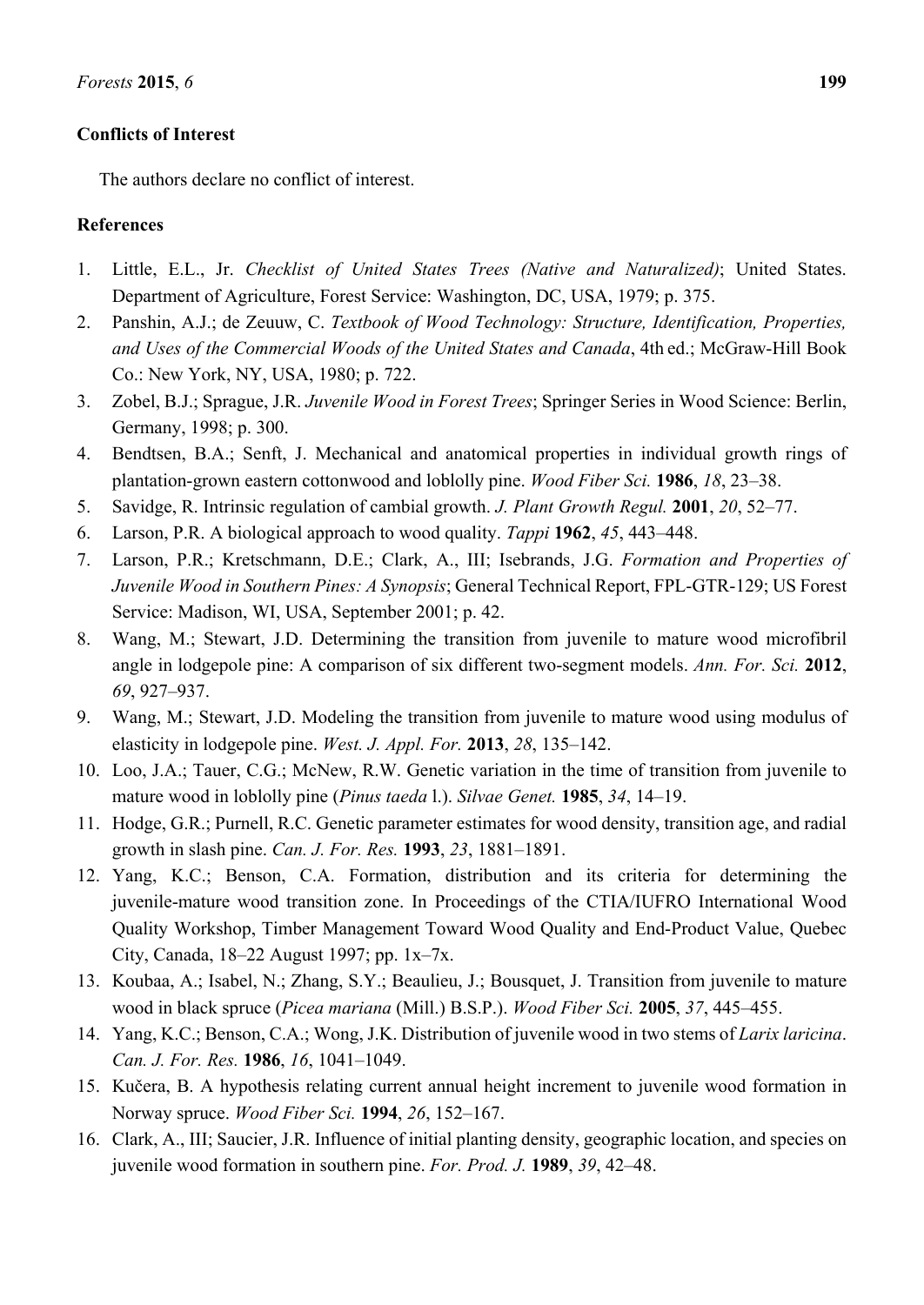- 18. Abdel-Gadir, A.Y.; Kramer, R.L. Estimating the age of demarcation of juvenile and mature wood in douglas-fir. *Wood Fiber Sci.* **1993**, *25*, 243–249.
- 19. Sauter, U.H.; Mutz, R.; Munro, B.D. Determining juvenile-mature wood transition in scots pine using latewood density. *Wood Fiber Sci.* **1999**, *31*, 416–425.
- 20. Szymanski, M.B.; Tauer, C.G. Loblolly pine provenance variation in age of transition from juvenile to mature wood specific gravity. *For. Sci.* **1991**, *37*, 160–174.
- 21. Tasissa, G.; Burkhart, H.E. Juvenile-mature wood demarcation in loblolly pine trees. *Wood Fiber Sci.* **1998**, *30*, 119–127.
- 22. Olesen, P.O. The interrelation between basic density and ring width of Norway spruce. *Forstl. Forsøgsveas. Dan.* **1976**, *34*, 341–359.
- 23. Alteyrac, J.; Zhang, S.Y.; Cloutier, A.; Ruel, J.C. Influence of stand density on ring width and wood density at different sampling heights in black spruce (*Picea mariana* (Mill.) B.S.P.). *Wood Fiber Sci.* **2005**, *37*, 83–94.
- 24. Alteyrac, J.; Cloutier, A.; Zhang, S.Y. Characterization of juvenile wood to mature wood transition age in black spruce (*Picea mariana* (Mill.) B.S.P.) at different stand densities and sampling heights. *Wood Sci. Technol.* **2006**, *40*, 124–138.
- 25. Cown, D.J. Corewood (juvenile wood) in *Pinus radiata*—Should we be concerned? *N. Z. J. For. Sci.* **1992**, *22*, 87–95.
- 26. Zobel, B.J.; van Buijtenen, J.P. *Wood Variation: Its Causes and Control*; Springer Series in Wood Science: Berlin, Germany, 1989; p. 363.
- 27. Kibblewhite, R.P. Designer fibres for improved papers through exploiting genetic variation in wood microstructure. *Appita J.* **1999**, *52*, 429–436.
- 28. Kibblewhite, R.P.; Bawden, D. Kraft fibre qualities of *pinus radiat*a toplogs, thinnings, and slabwood, and a "genetic misfit". *N. Z. J. For. Sci.* **1992**, *22*, 96–110.
- 29. Zha, Q. *Raffinage Sélectif Des Fibres Après Fractionnement*; Université du Québec à Trois-Rivières: Trois-Rivières, QC, Canada, 2009.
- 30. Carpenter, C.H. The Mechanical Pulping of Southern Pine Containing Relatively Large Amounts of Spring and Juvenile Fiber. In Proceedings of the Symposium on Utilisation of the Changing Wood Resource in the Southern United States, North Carolina State University, Raleigh, NC, USA, 12–14 June 1984; pp. 124–146.
- 31. McKee, J.C. The Impact of High Volumes of Juvenile Wood on Pulp Mill Operations and Operating Costs. In Proceedings of the Symposium on Utilisation of the Changing Wood Resource in the Southern United States, North Carolina State University, Raleigh, NC, USA, 12–14 June 1984; pp. 178–182.
- 32. Beaulieu, J. Genetic variation in tracheid length and relationships with growth and wood traits in eastern white spruce (*Picea glauca*). *Wood Fiber Sci.* **2003**, *35*, 609–616.
- 33. Fries, A.; Ericsson, T.; Morling, T. Measuring relative fibre length in scots pine by non-destructive wood sampling. *Holzforschung* **2003**, *57*, 400–406.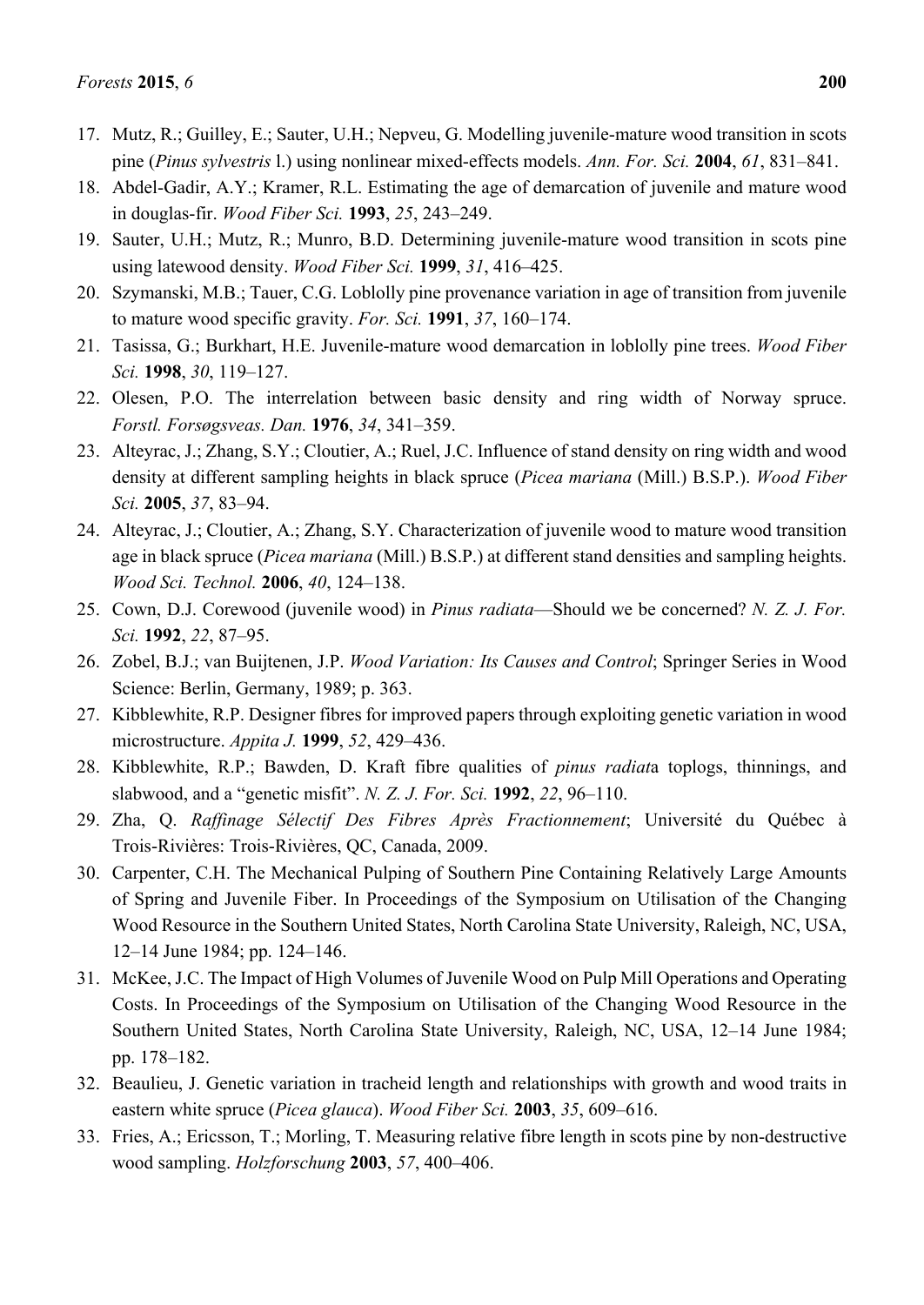- 34. Mansfield, S.D.; Parish, R.; di Lucca, C.M.; Goudie, J.; Kang, K.Y.; Ott, P. Revisiting the transition between juvenile and mature wood: A comparison of fibre length, microfibril angle and relative wood density in lodgepole pine. *Holzforschung* **2009**, *63*, 449–456.
- 35. Fujiwara, S.; Yang, K.C. The relationship between cell length and ring width and circumferential growth rate in five Canadian species. *IAWA J.* **2000**, *21*, 335–345.
- 36. Yang, K.C. Impact of spacing on width and basal area of juvenile and mature wood in *Picea mariana* and *Picea glauca*. *Wood Fiber Sci.* **1994**, *26*, 479–488.
- 37. Yang, K.C.; Hazenberg, G. Impact of spacing on tracheid length, relative density, and growth rate of juvenile wood and mature wood in *Picea mariana*. *Can. J. For. Res.* **1994**, *24*, 996–1007.
- 38. Erickson, H.D.; Harrison, A.T. Douglas-fir wood quality studies part I: Effects of age and stimulated growth on wood density and anatomy. *Wood Sci. Technol.* **1974**, *8*, 207–226.
- 39. Power, H. *Relations Allometriques de l'Épinette Noire (Picea Mariana (Mill.) B.S.P.) et de l'Épinette Blanche (Picea Glauca (Moench) Voss)*; Université du Québec à Montréal: Montréal, QC, Canada, 2013.
- 40. Koubaa, A.; Zhang, S.Y.; Makni, S. Defining the transition from earlywood to latewood in black spruce based on intra-ring wood density profiles from X-ray densitometry. *Ann. For. Sci.* **2002**, *59*, 511–518.
- 41. Mvolo, C.S.; Koubaa, A.; Defo, M.; Beaulieu, J.; Yemele, M.-C.; Cloutier, A. Prediction of tracheid length and diameter in white spruce (*Picea glauca* (Moench) Voss). *IAWA J.* **2014**, in press.
- 42. Franklin, G.L. Preparation of thin sections of synthetic resins and wood-resin composites, and a new macerating method for wood. *Nature* **1945**, *155*, 51.
- 43. Bhat, K.M.; Priya, P.B.; Rugmini, P. Characterisation of juvenile wood in teak. *Wood Sci. Technol.* **2001**, *34*, 517–532.
- 44. SAS Institute Inc. *Sas/Stat® 9.2 User Guide*; SAS Institute Inc.: Cary, NC, USA, 2008.
- 45. Littell, R.C.; Milliken, G.A.; Stroup, W.W.; Wolfinger, R.D.; Schabenberger, O. *SAS for Mixed Models*, 2nd ed.; SAS Institute Inc.: Cary, NC, USA, 2006; p. 814.
- 46. Herman, M.; Dutilleul, P.; Avella-Shaw, T. Intra-ring and inter-ring variations of tracheid length in fast-grown *vs.* slow-grown norway spruces (*Picea abies*). *IAWA J.* **1998**, *19*, 3–23.
- 47. La Marca, O. *Elementi di Dendrometria*, 2nd ed.; Patròn Editore: Bologna, Italy, 2004; p. 520.
- 48. *Matlab*, Version 7.11.0 (R2010a); MathWorks Inc.: Natick, MA, USA, 2010.
- 49. MRNF. *La Forêt, Pour Construire le Québec de Demain*; MRNF: Québec, QC, Canada, 2008; p. 73.
- 50. Anfodillo, T.; Deslauriers, A.; Menardi, R.; Tedoldi, L.; Petit, G.; Rossi, S. Widening of xylem conduits in a conifer tree depends on the longer time of cell expansion downwards along the stem. *J. Exp. Bot.* **2012**, *63*, 837–845.
- 51. Larson, P.R. *The Vascular Cambium: Development and Structure*; Springer Series in Wood Science: Berlin, Germany, 1994; p. 725.
- 52. Carlquist, S. *Ecological Strategies of Xylem Evolution*; University of California Press: Berkeley, CA, USA, 1975; p. 259.
- 53. Taylor, F.W.; Wang, E.I.C.; Yanchuk, A.; Micko, M.M. Specific gravity and tracheid length variation of white spruce in Alberta. *Can. J. For. Res.* **1982**, *12*, 561–566.